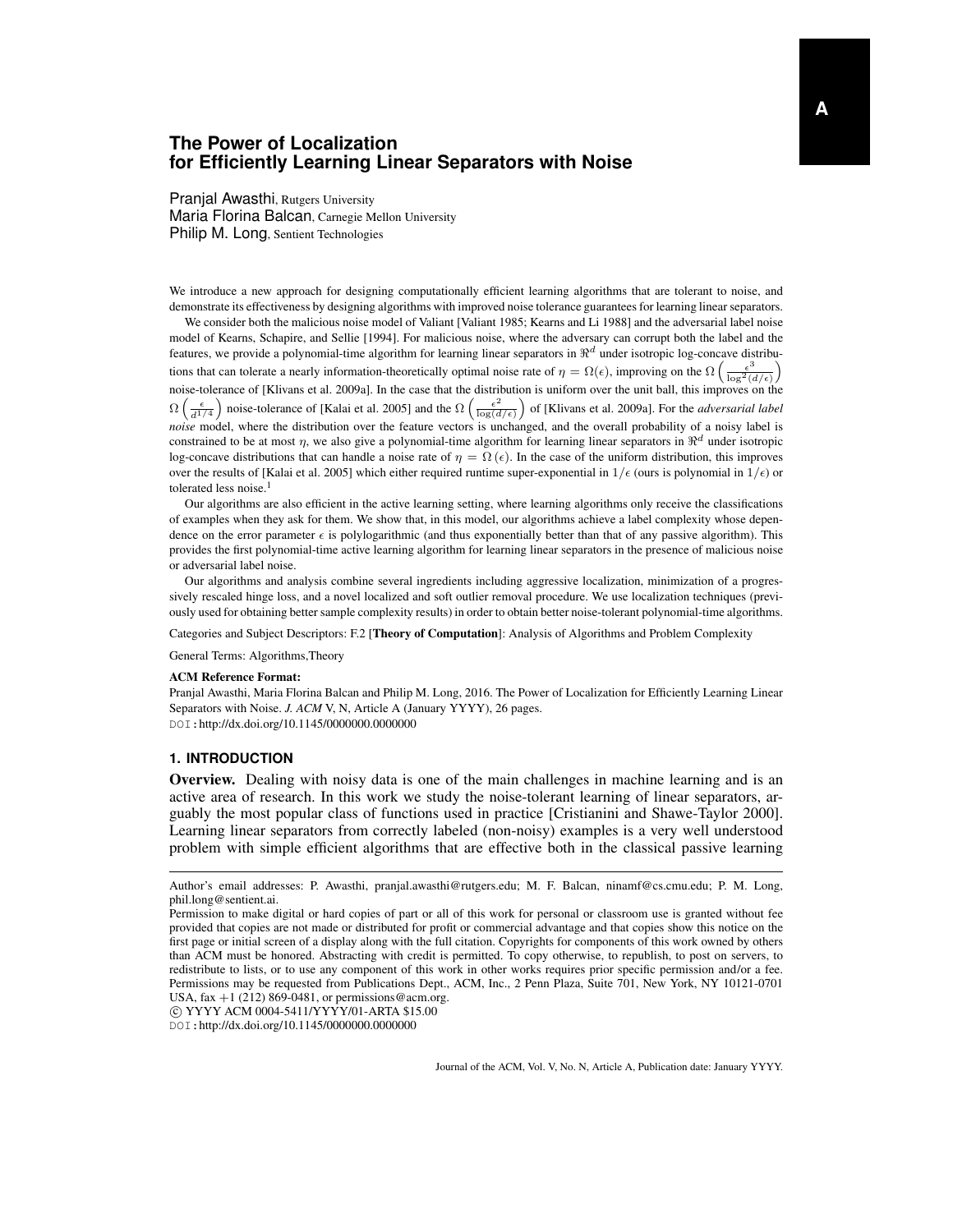setting [Kearns and Vazirani 1994; Vapnik 1998] and in the more modern active learning framework [Dasgupta 2011]. However, for noisy settings, except for the special case of uniform random noise, very few positive algorithmic results exist even for passive learning. In the context of theoretical computer science more broadly, problems of noisy learning are related to seminal results in approximation-hardness [Arora et al. 1993; Guruswami and Raghavendra 2006], cryptographic assumptions [Blum et al. 1994; Regev 2005], and are connected to other classical questions in learning theory (e.g., learning DNF formulas [Kearns et al. 1994]), and appear as barriers in differential privacy [Gupta et al. 2011].

In this paper we present new techniques for designing efficient algorithms for learning linear separators in the presence of *malicious noise* and *adversarial label noise*. These models were originally proposed for a setting in which the algorithm must work for an arbitrary, unknown distribution. As we will see, bounds on the amount of noise tolerated for this distribution-free setting were weak, and no significant progress was made for many years. This motivated research investigating the role of the distribution generating the data on the tolerable level of noise: a breakthrough result of [Kalai et al. 2005] and subsequent work of [Klivans et al. 2009a] showed that indeed better bounds can be obtained for the uniform and isotropic log-concave distributions. In this paper, we continue this line of research. For the malicious noise case, where the adversary can corrupt both the label and the features of the observation (and it has unbounded computational power and access to the entire history of the learning algorithm's computation), we design an efficient algorithm that can learn with accuracy 1 –  $\epsilon$  while tolerating an  $\Omega(\epsilon)$  noise rate. This is within a constant factor of the statistical limit even in the case of the uniform distribution. In particular, unlike previous works, our noise tolerance limit has no dependence on the dimension  $d$  of the space. We also show similar improvements for adversarial label noise, and furthermore show that our algorithms can naturally exploit the power of active learning. Active learning is a widely studied modern learning paradigm, where the learning algorithm only receives the class labels of examples when it asks for them. We show that in this model, our algorithms achieve a label complexity whose dependence on the error parameter  $\epsilon$  is exponentially better than that of any passive algorithm. This provides the first polynomial-time active learning algorithm for learning linear separators in the presence of adversarial label noise, solving an open problem posed in [Balcan et al. 2006; Monteleoni 2006]. It also provides the first analysis showing the benefits of active learning over passive learning under the challenging malicious noise model.

Our work brings a new set of algorithmic and analysis techniques including localization (previously used for obtaining better sample complexity results) and soft outlier removal that we believe will have other applications in learning theory and optimization. Localization [Bartlett et al. 2005; Boucheron et al. 2005; Zhang 2006; Balcan et al. 2007; Bshouty et al. 2009; Koltchinskii 2010; Hanneke 2011; Balcan and Long 2013] refers to the practice of progressively narrowing the focus of a learning algorithm to an increasingly restricted range of possibilities (which are known to be safe given the information up to a certain point in time), thereby improving the stability of estimates of the quality of these possibilities based on random data.

In the following we start by formally defining the learning models we consider. We then present the most relevant prior work, and then our main results and techniques.

Passive and Active Learning. Noise Models. In this work we consider the problem of learning linear separators in two learning paradigms: the classical passive learning setting and the more modern active learning scenario. As is typical [Kearns and Vazirani 1994; Vapnik 1998], we assume that there exists a distribution D over  $\mathbb{R}^d$  and a fixed unknown target function whose parameter vector is w<sup>\*</sup>. In the noise-free case, in the *passive supervised learning* model the algorithm is given access to a distribution oracle  $EX(D, w^*)$  from which it can get training samples  $(x, sign(w^* \cdot x))$  where  $x \sim D$ . The goal of the algorithm is to output a hypothesis w such that  $\overline{err_D(w)} = \overline{Pr_{x \sim D}}[\text{sign}(w^* \cdot x) \neq \text{sign}(w \cdot x)] \leq \epsilon$ . In the active learning model [Cohn et al. 1994; Dasgupta 2011] the learning algorithm is given as input a pool of unlabeled examples drawn from the distribution oracle. The algorithm can then query for the labels of examples of its choice from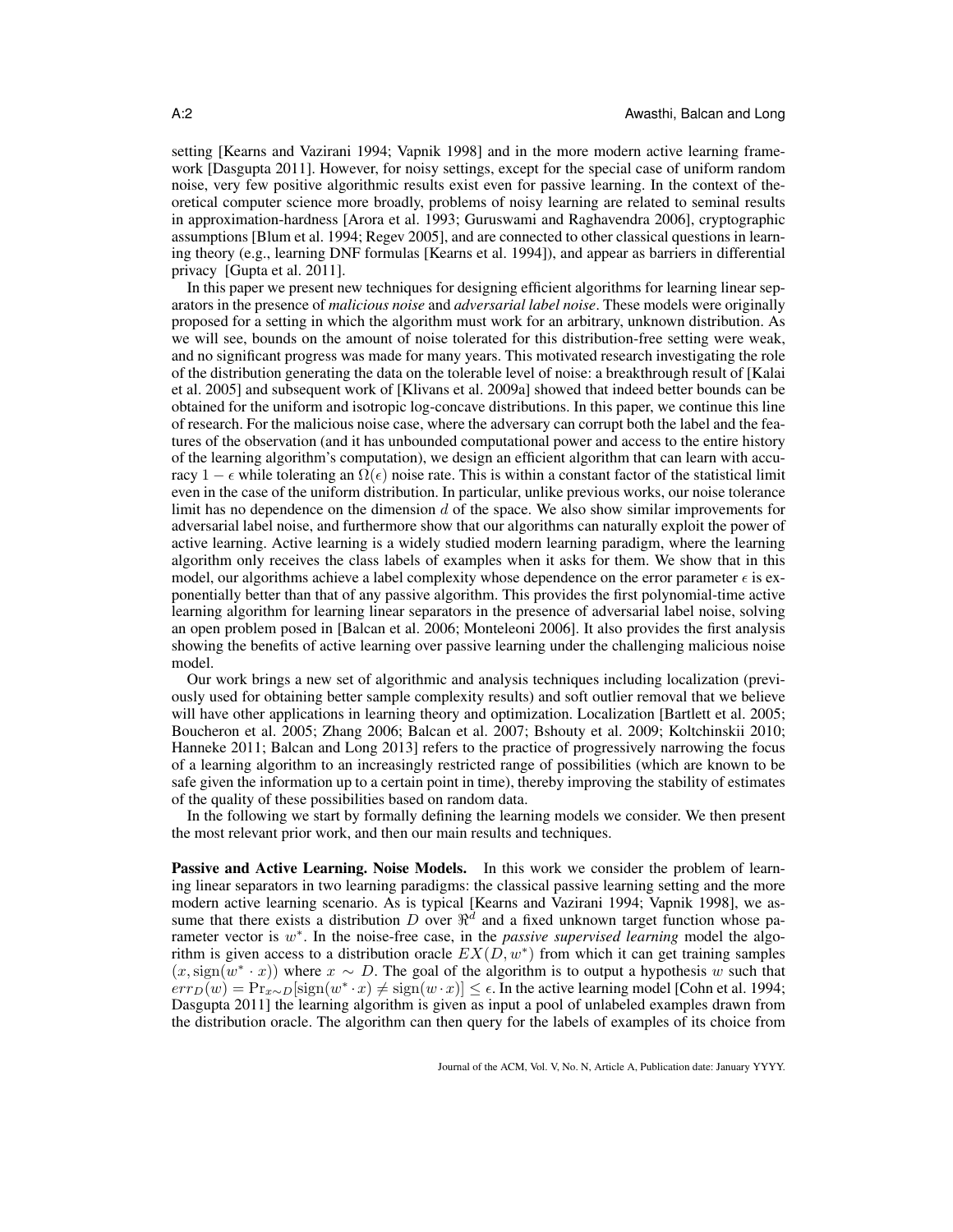the pool. The goal is to produce a hypothesis of low error while also optimizing for the number of label queries (also known as *label complexity*). The hope is that in the active learning setting we can output a classifier of small error by using many fewer label requests than in the passive learning setting by actively directing the queries to informative examples (while keeping the number of unlabeled examples polynomial).

In this work we focus on two noise models. The first one is the malicious noise model of [Valiant 1985; Kearns and Li 1988] where samples are generated as follows: with probability  $(1 - \eta)$  a random pair  $(x, y)$  is output where  $x \sim D$  and  $y = sign(w^* \cdot x)$ ; with probability  $\eta$  the adversary can output an arbitrary pair  $(x, y) \in \Re^d \times \{-1, 1\}$ . We will call  $\eta$  the noise rate. Each of the adversary's examples can depend on the state of the learning algorithm and also the previous draws of the adversary. We will denote the malicious oracle as  $E\bar{X}_{\eta}(D, w^*)$ . The goal remains, however, to output a hypothesis w such that  $Pr_{x \sim D}[\text{sign}(w^* \cdot x) \neq \text{sign}(w \cdot x)] \leq \epsilon$ .

In this paper, we consider an extension of the malicious noise model to the the active learning model as follows. There are two oracles, an example generation oracle and a label revealing oracle. The example generation oracle works as usual in the malicious noise model: with probability  $(1-\eta)$ a random pair  $(x, y)$  is generated where  $x \sim D$  and  $y = sign(w^* \cdot x)$ ; with probability  $\eta$  the adversary can output an arbitrary pair  $(x, y) \in \mathbb{R}^d \times \{-1, 1\}$ . In the active learning setting, unlike the standard malicious noise model, when an example  $(x, y)$  is generated, the algorithm only receives  $x$ , and must make a separate call to the label revealing oracle to get  $y$ . The goal of the algorithm is still to output a hypothesis w such that  $Pr_{x \sim D}[\text{sign}(w^* \cdot x) \neq \text{sign}(w \cdot x)] \leq \epsilon$ .

In the adversarial label noise model, before any examples are generated, the adversary may choose a joint distribution P over  $\mathbb{R}^d \times \{-1,1\}$  whose marginal distribution over  $\mathbb{R}^d$  is D and such that  $Pr_{(x,y)\sim P}(\text{sign}(w^* \cdot x) \neq y) \leq \eta$ . In the active learning version of this model, once again we will have two oracles, an example generation oracle and a label revealing oracle. We note that the results from our theorems in this model translate immediately into similar guarantees for the agnostic model of [Kearns et al. 1994] (used commonly both in passive and active learning (e.g., [Kalai et al. 2005; Balcan et al. 2006; Hanneke 2007]) – see Appendix C for details.

We will be interested in algorithms that run in time  $poly(d, 1/\epsilon)$  and use  $poly(d, 1/\epsilon)$  examples. In addition, for the active learning scenario we want our algorithms to also optimize for the number of label requests. In particular, we want the number of labeled examples to depend only polylogarithmically in  $1/\epsilon$ . The goal then is to quantify for a given value of  $\epsilon$ , the tolerable noise rate  $\eta(\epsilon)$ which would allow us to design an efficient (passive or active) learning algorithm.

Previous Work. In the context of passive learning, Kearns and Li's analysis [1988] implies that halfspaces can be efficiently learned with respect to arbitrary distributions in polynomial time while tolerating a malicious noise rate of  $\tilde{\Omega}(\frac{\epsilon}{d})$ . Kearns and Li [1988] also showed that malicious noise at a rate greater than  $\frac{\epsilon}{1+\epsilon}$  cannot be tolerated (and a slight variant of their construction shows that this remains true even when the distribution is uniform over the unit sphere). The  $\tilde{\Omega}(\frac{\epsilon}{d})$  bound for the distribution-free case was not improved for many years. Kalai et al. [2005] showed that, $2$  when the distribution is uniform, the poly $(d, 1/\epsilon)$ -time averaging algorithm tolerates malicious noise at a rate  $\Omega(\epsilon/\sqrt{d})$ . They also described an improvement to  $\tilde{\Omega}(\epsilon/d^{1/4})$  based on the observation that uniform examples will tend to be well-separated, so that pairs of examples that are too close to one another can be removed, and this limits an adversary's ability to coordinate the effects of its noisy examples. [Klivans et al. 2009a] analyzed another approach to limiting the coordination of the noisy examples: they proposed an outlier removal procedure that used PCA to find any direction  $u$  onto which projecting the training data led to suspiciously high variance, and removing examples with the most extreme values after projecting onto any such  $u$ . Their algorithm tolerates malicious noise at a rate  $\Omega(\epsilon^2/\log(d/\epsilon))$  under the uniform distribution.

<sup>&</sup>lt;sup>2</sup>These results from [Kalai et al. 2005] are most closely related to our work. We describe some of their other results, more prominently featured in their paper, later.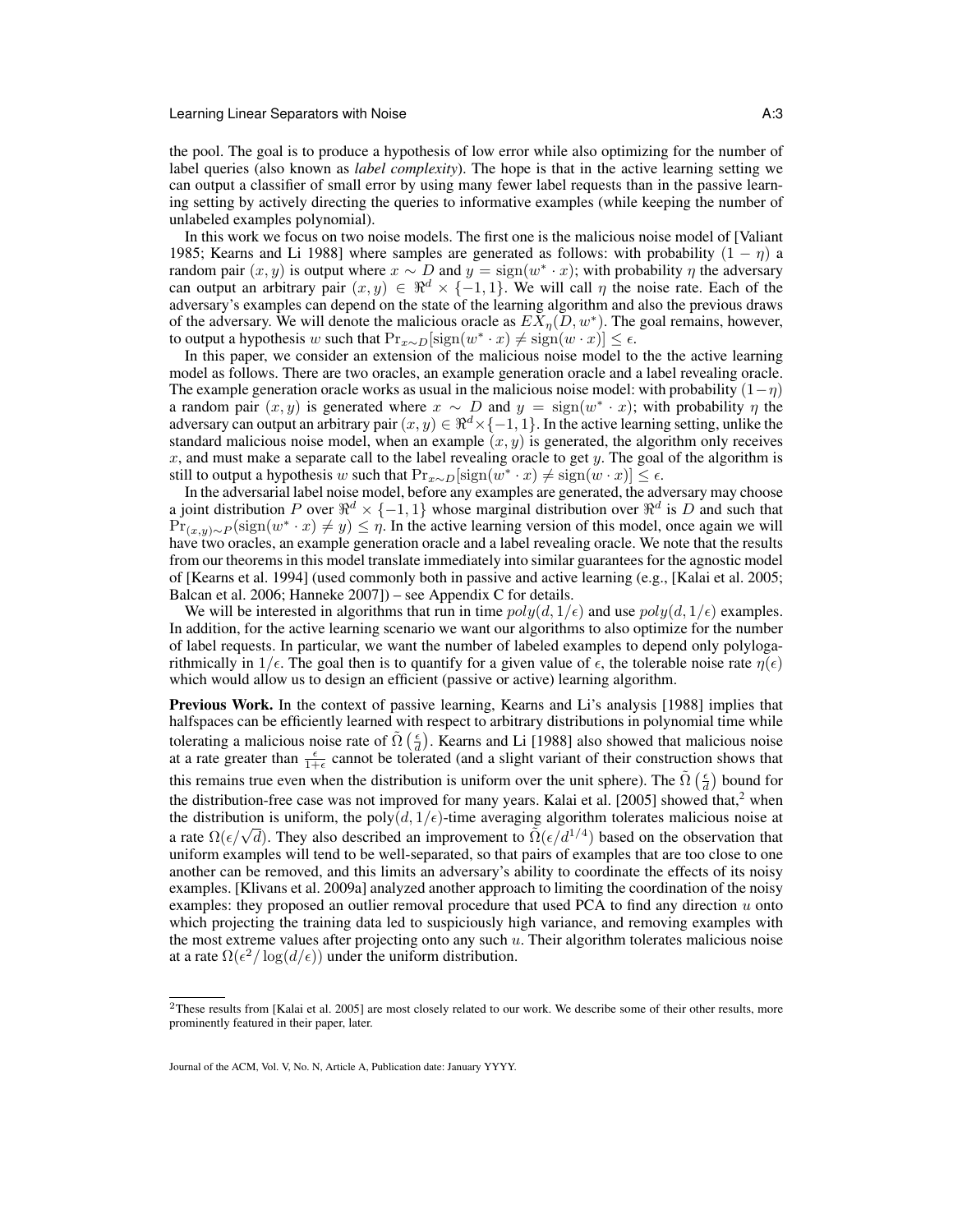Motivated by the fact that many modern machine learning applications have massive amounts of unannotated or unlabeled data, there has been significant interest in designing active learning algorithms that most efficiently utilize the available data, while minimizing the need for human intervention. Over the past decade there has been substantial progress on understanding the underlying statistical principles of active learning, and several general characterizations have been developed for describing when active learning could have an advantage over the classical passive supervised learning paradigm both in the noise free settings and in the agnostic case [Freund et al. 1997; Dasgupta 2005; Balcan et al. 2006; Balcan et al. 2007; Hanneke 2007; Dasgupta et al. 2007; Castro and Nowak 2007; Balcan et al. 2008; Koltchinskii 2010; Beygelzimer et al. 2010; Wang 2011; Dasgupta 2011; Raginsky and Rakhlin 2011; Balcan and Hanneke 2012; Hanneke 2014]. However, despite many efforts, except for very simple noise models (random classification noise [Balcan and Feldman 2013] and linear noise [Dekel et al. 2012]), to date there are no known computationally efficient algorithms with provable guarantees in the presence of noise. In particular, there are no computationally efficient algorithms for the agnostic case, and furthermore no result exists showing the benefits of active learning over passive learning in the malicious noise model, where the adversary may also corrupt the features.

We discuss additional related work in Appendix A.

### **1.1. Our Results**

The following are our main results.

THEOREM 1.1. *There is a polynomial-time algorithm* A<sup>1</sup> *for learning linear separators with* respect to isotropic log-concave distributions in  $\mathbb{R}^d$  in the presence of adversarial label noise, and *positive constants* C *and*  $\epsilon_0$  *such that, for all*  $0 < \epsilon < \epsilon_0$ *, and all*  $\delta > 0$ *, if*  $\eta < C\epsilon$ *, then the output*  $w$  *of*  $A_1$  *satisfies*  $Pr_{(x,y)\sim D}[\text{sign}(w \cdot x) \neq \text{sign}(w^* \cdot x)] \leq \epsilon$  *with probability at least*  $1 - \delta$ *.* 

*Further,*  $A_1$  *uses at most poly(d, log(1/* $\epsilon$ *), log(1/* $\delta$ *)) labeled examples.* 

THEOREM 1.2. *There is a polynomial-time algorithm* A<sup>2</sup> *for learning linear separators with* respect to isotropic log-concave distributions in  $\mathbb{R}^d$  in the presence of malicious noise, and positive  $\alpha$  *constants*  $C$  *and*  $\epsilon_0$  *such that, for all*  $0 < \epsilon < \epsilon_0$ *, and all*  $\delta > 0$ *, if*  $\eta < C\epsilon$ *, then the output*  $w$  *of*  $A_2$ *satisfies*  $Pr_{(x,y)\sim D}[\text{sign}(w \cdot x) \neq \text{sign}(w^* \cdot x)] \leq \epsilon$  *with probability at least* 1 − δ*.*  $A_2$  *uses at most poly(d, log(1/* $\epsilon$ *), log(1/* $\delta$ *)) labeled examples.* 

As a restatement of Theorem 1.1, in the agnostic setting considered in [Kalai et al. 2005], we can output a halfspace of error at most  $O(\eta + \alpha)$  in time poly $(d, 1/\alpha)$ . In the case of the uniform distribution, Kalai, et al, achieved error  $\eta + \alpha$  by learning a low degree polynomial in time whose dependence on the inverse accuracy is super-exponential. On the other hand, this result of [Kalai et al. 2005] applies when the target halfspace does not necessarily go through the origin.

Our algorithms naturally exploit the power of active learning. (Indeed, as we will see, an active learning algorithm proposed in [Balcan et al. 2007] provided the springboard for our work.) We show that in this model, the label complexity of both algorithms is polylogarithmic in  $1/\epsilon$ . Our efficient algorithm that tolerates adversarial label noise solves an open problem posed in [Balcan et al. 2006; Monteleoni 2006]. Furthermore, our paper provides the first active learning algorithm for learning linear separators in the presence of non-trivial amount of adversarial noise that can affect not only the label, but also the features.

Our work exploits the power of localization for designing noise-tolerant polynomial-time algorithms. Such localization techniques have been used for analyzing sample complexity for passive learning (see [Bartlett et al. 2005; Boucheron et al. 2005; Zhang 2006; Bshouty et al. 2009; Balcan and Long 2013]) or for designing active learning algorithms (see [Balcan et al. 2007; Koltchinskii 2010; Hanneke 2011; Balcan and Long 2013]). Ideas useful for making such a localization strategy computationally efficient, and tolerating malicious noise, are described in Section 1.2.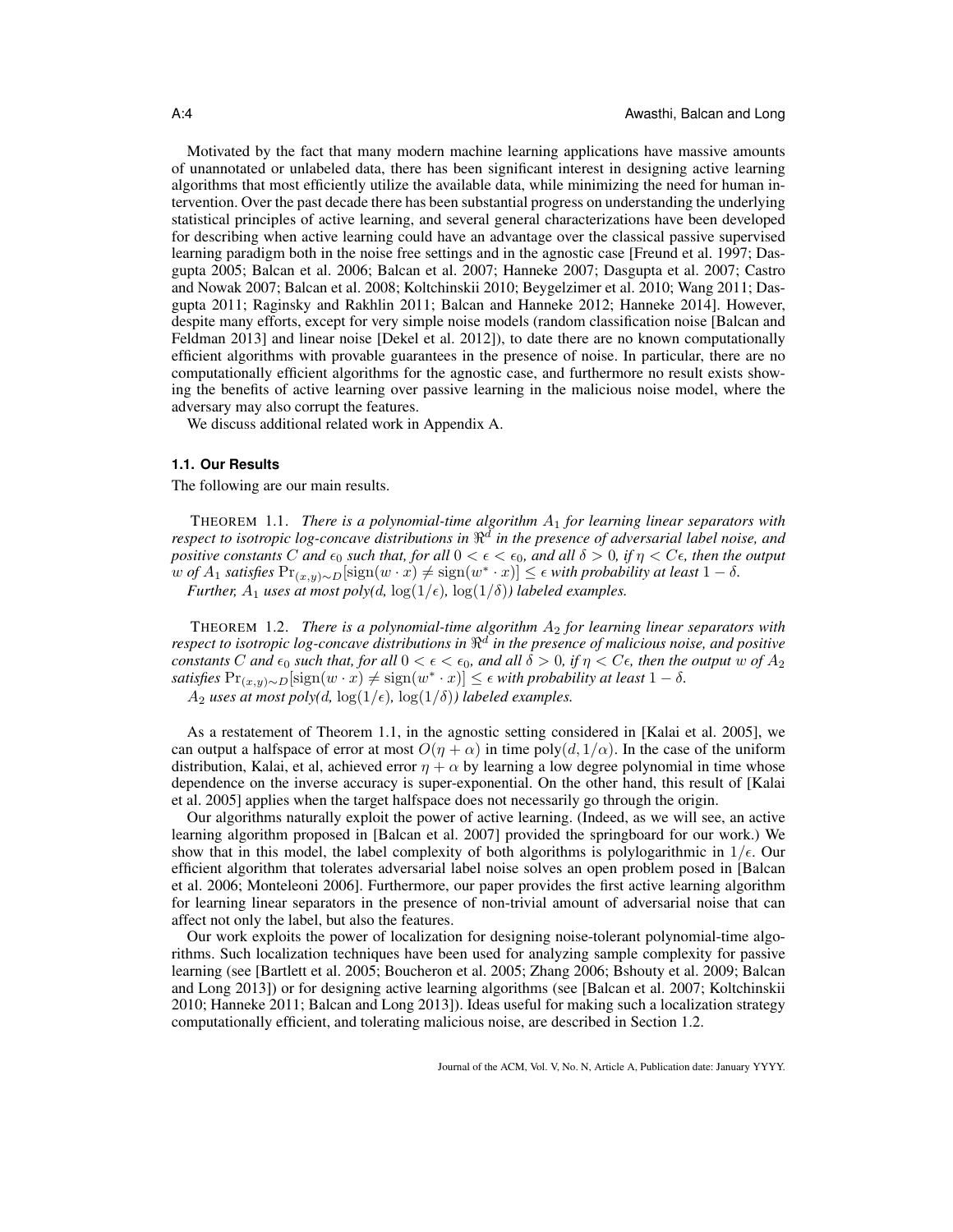We note that all our algorithms are proper in that they return a linear separator. (Linear models can be evaluated efficiently, and are otherwise easy to work with.) We summarize our results, and the most closely related previous work, in Tables I and II.

| <b>Passive Learning</b>    | Prior work                                                                     | Our work                  |
|----------------------------|--------------------------------------------------------------------------------|---------------------------|
| malicious                  | [Kalai et al. 2005]<br>$\eta = \Omega \left( \frac{\epsilon}{d^{1/4}} \right)$ | $\eta = \Omega(\epsilon)$ |
|                            | [Klivans et al. 2009a]<br>$\eta = \Omega$<br>$\log(d/\epsilon)$                |                           |
| adversarial                | [Kalai et al. 2005]<br>$= \Omega$<br>$\sqrt{\log(1/\epsilon)}$                 | $\eta = \Omega(\epsilon)$ |
| <b>Active Learning</b>     | NΑ                                                                             | $\eta = \Omega(\epsilon)$ |
| malicious and adversarial) |                                                                                |                           |

Table I: Comparison with previous  $poly(d, 1/\epsilon)$ -time algs. for uniform distribution

Table II: Comparison with previous poly  $(d, 1/\epsilon)$ -time algorithms isotropic log-concave distributions

| <b>Passive Learning</b>     | Prior work                                                        | Our work                  |
|-----------------------------|-------------------------------------------------------------------|---------------------------|
| malicious                   | [Klivans et al. 2009a]<br>$\eta = \Omega$<br>$\log^2(d/\epsilon)$ | $\eta = \Omega(\epsilon)$ |
| adversarial                 | [Klivans et al. 2009a]<br>$\eta = \Omega$<br>$\log(1/\epsilon)$   | $\eta = \Omega(\epsilon)$ |
| <b>Active Learning</b>      | NA                                                                | $\eta = \Omega(\epsilon)$ |
| (malicious and adversarial) |                                                                   |                           |

### **1.2. Techniques**

Hinge Loss Minimization As minimizing the 0-1 loss in the presence of noise is NP-hard [Johnson and Preparata 1978; Garey and Johnson 1990], a natural approach is to minimize a surrogate convex loss that acts as a proxy for the 0-1 loss. A common choice in machine learning is to use the hinge loss: max  $(0, 1 - y(w \cdot x))$ . In this paper, we use the slightly more general  $\ell_{\tau}(w, x, y)$  =  $\max\left(0,1-\frac{y(w \cdot x)}{\tau}\right)$  $\left(\frac{w \cdot x}{\tau}\right)$ , and, for a set T of examples, we let  $\ell_{\tau}(w,T) = \frac{1}{|T|} \sum_{(x,y) \in T} \ell_{\tau}(w,x,y)$ . Here  $\tau$  is a parameter that changes during training. It can be shown that minimizing hinge loss with an appropriate normalization factor can tolerate a noise rate of  $\Omega(\epsilon^2/\sqrt{d})$  under isotropic logconcave distributions in  $\mathbb{R}^d$ . This is also the limit for such a strategy since a more powerful malicious adversary can concentrate all the noise directly opposite to the target vector  $w^*$  and make sure that the hinge-loss is no longer a faithful proxy for the 0-1 loss.

**Localization in the instance and concept space** Our first key insight is that by using an iterative localization technique, we can limit the harm caused by an adversary at each stage and hence can still do hinge-loss minimization despite significantly more noise. In particular, the iterative algorithm we propose proceeds in stages and at stage k, we have a hypothesis vector  $w_k$  of a certain error rate. The goal in stage k is to produce a new vector  $w_{k+1}$  with error rate a constant factor smaller than  $w_k$ 's. In order to reduce the error rate, we focus on a band of size  $b_k = e^{-ck}$  around the boundary of the linear classifier whose normal vector is  $w_k$ , i.e.  $S_{w_k,b_k} = \{x : |w_k \cdot x| < b_k\}$ . For the rest of the paper, we will repeatedly refer to this key region of borderline examples as "the band". The key observation made in [Balcan et al. 2007] is that outside the band, all the classifiers still under consideration (namely those hypotheses within radius  $r_k$  of the previous weight vector  $w_k$ ) will have very small error. Furthermore, the probability mass of this band under the original distribution is small enough, so that in order to make the desired progress we only need to find a hypothesis of constant error rate over the data distribution conditioned on being within margin  $b_k$  of  $w_k$ . This idea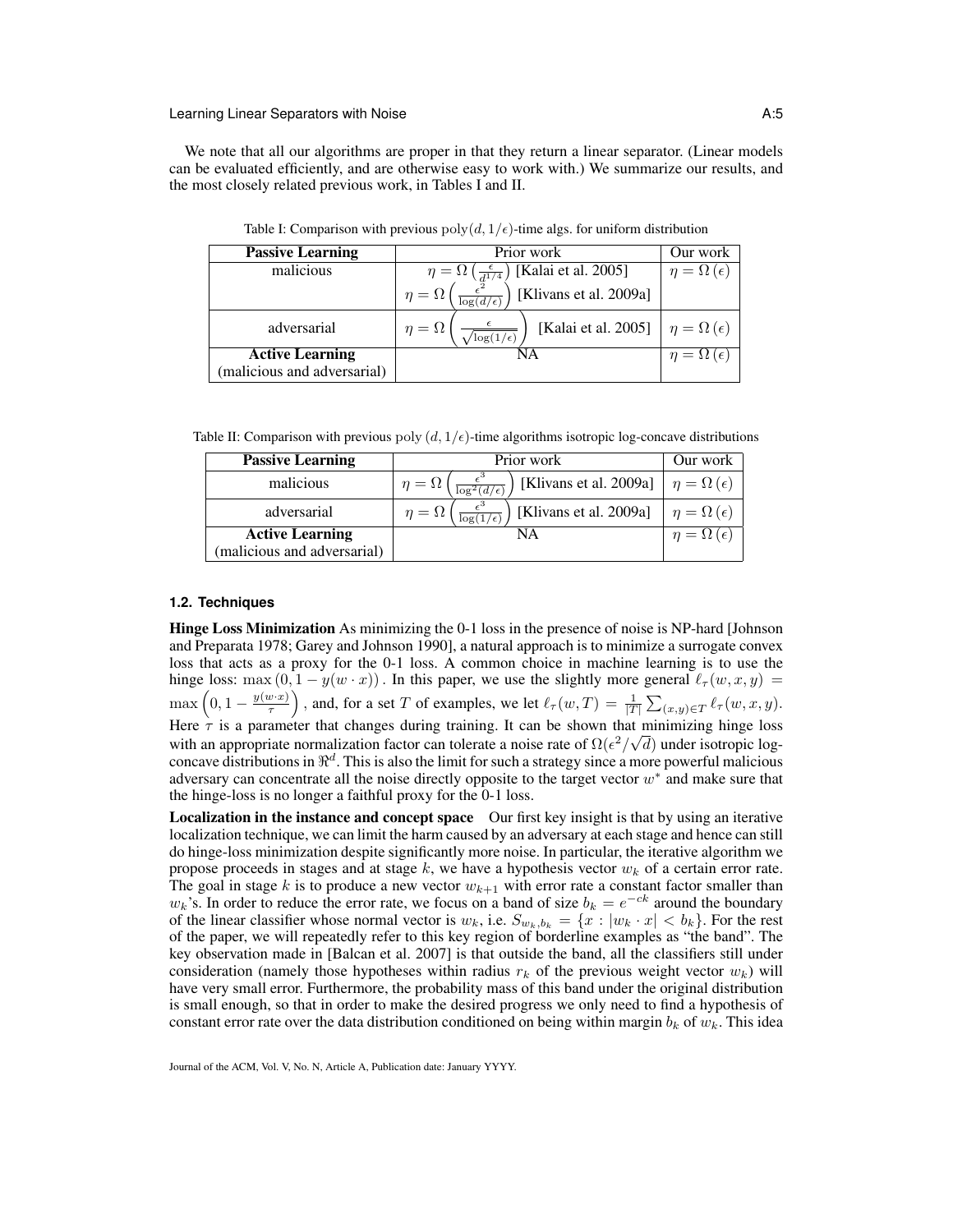was used in [Balcan et al. 2007] to obtain active learning algorithms with improved label complexity ignoring computational complexity considerations<sup>3</sup>.

In this work, we build on this idea to produce polynomial time algorithms with improved noise tolerance. To obtain our results, we exploit several new ideas: (1) the performance of the rescaled hinge loss minimization in smaller and smaller bands, (2) an analysis of properties of the distribution obtained after conditioning on the band that enables us to more sensitively identify cases in which the adversary concentrates the effects of noisy examples, (3) another type of localization — a novel soft outlier removal procedure.

We first show that if we minimize a variant of the hinge loss that is rescaled depending on the width of the band, it remains a faithful enough proxy for the 0-1 error even when there is significantly more noise. As a first step towards this goal, consider the setting where we pick  $\tau_k$  proportionally to  $b_k$ , the size of the band, and  $r_k$  is proportional to the error rate of  $w_k$ , and then minimize a normalized hinge loss function  $\ell_{\tau_k}(w, x, y) = \max(0, 1 - \frac{y(w \cdot x)}{\tau_k})$  $\frac{w \cdot x_j}{\tau_k}$ ) over vectors w in  $B(w_k, r_k)$ , the ball of radius  $r_k$  centered at  $w_k$ . We first show that  $w^*$  has small hinge loss within the band. Furthermore, within the band the adversarial examples cannot hurt the hinge loss of  $w^*$  by a lot. To see this notice that if the malicious noise rate is  $\eta$ , within  $S_{w_{k-1},b_k}$  the effective noise rate is  $O(\eta/b_k)$ . Also, with high probability, the hinge loss for vectors  $w \in B(w_k, r_k)$  is at most  $\tilde{O}(\sqrt{d})$ . Hence the maximum amount by which the adversary can affect the hinge loss is  $\tilde{O}(\eta\sqrt{d}/b_k)$ . Using Hence the maximum amount by which the adversar<br>this approach we get a noise tolerance of  $\tilde{\Omega}(\epsilon/\sqrt{d})$ .

In order to get better tolerance in the adversarial, or agnostic, setting, we note that examples  $x$ for which  $|w \cdot x|$  is large for w close to  $w_{k-1}$  are the most harmful, and, by analyzing the variance of  $w \cdot x$  for such directions w, we can more effectively limit the amount by which an adversary can "hurt" the hinge loss. This then leads to an improved noise tolerance of  $\Omega(\epsilon)$ .

Our algorithm that tolerates adversarial label noise does not work for the malicious noise model: it can be foiled by an algorithm that concentrates  $\eta$  measure on an incorrectly labeled example within  $\Theta(\epsilon)$  of the separating hyperplane of the target, but with a very large norm. If the norm of this noisy example is large enough, its hinge loss can overwhelm the hinge losses of clean examples. We cope with this using a *soft localized outlier removal* procedure at each stage (described next). This procedure assigns a weight to each data point indicating the algorithm's confidence that the point is not "noisy". We then minimize the weighted hinge loss. Combining this with the variance analysis mentioned above leads to a noise of tolerance of  $\Omega(\epsilon)$  in the malicious case.

Soft Localized Outlier Removal Outlier removal has been used for learning linear classifiers before [Blum et al. 1997; Klivans et al. 2009a]. In [Klivans et al. 2009a], the goal of outlier removal was to limit the ability of the adversary to coordinate the effects of noisy examples – excessive such coordination was detected and removed. Our outlier removal procedure (Algorithm 3) is similar in spirit to that of [Klivans et al. 2009a] with two key differences. First, as in [Klivans et al. 2009a], we will use the variance of the examples in a particular direction to measure their coordination. However, due to the fact that in round  $k$ , we are minimizing the hinge loss only with respect to vectors that are close to  $w_{k-1}$ , we only need to limit the variance in these directions. As training proceeds, the band is increasingly shaped like a pancake, with  $w_{k-1}$  pointing in its flattest direction. Hypotheses that are close to  $w_{k-1}$  also point in flat directions; the variance in those directions is  $\Theta(b_k^2)$  which is much smaller than variance found in a generic direction. This allows us to limit the harm of the adversary to a greater extent than was possible in the analysis of [Klivans et al. 2009a]. The second difference is that, unlike previous outlier removal techniques, rather than making discrete remove-or-not decisions, we instead weigh the examples and then minimize the weighted hinge loss. Each weight indicates the algorithm's confidence that an example is not noisy. We show that these weights can be computed by solving a linear program with infinitely many constraints. We then show how to de-

 $3$ We note that the localization considered by [Balcan et al. 2007] is a more aggressive one than those considered in disagreement based active learning literature [Balcan et al. 2006; Hanneke 2007; Koltchinskii 2010; Hanneke 2011; Wang 2011] and earlier in passive learning [Bartlett et al. 2005; Boucheron et al. 2005; Zhang 2006].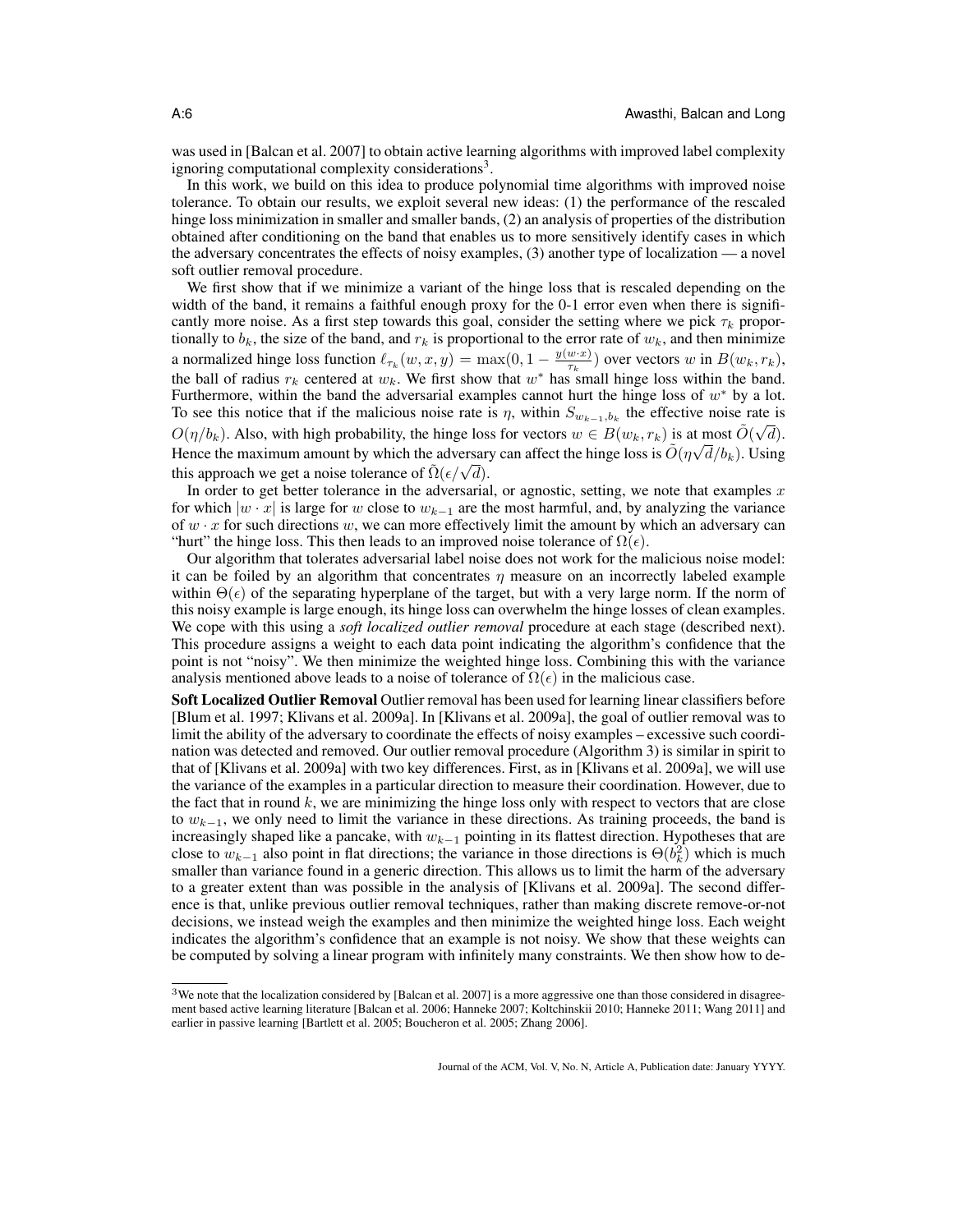sign an efficient separation oracle for the linear program using recent general-purpose optimization techniques [Sturm and Zhang 2003; Bienstock and Michalka 2014].

#### **1.3. Recent developments**

Subsequent to the publication of this work in preliminary form [Awasthi et al. 2014], Daniely [2015] combined the techniques of this paper with the polynomial-separation technique of [Kalai et al. 2005] to achieve a PTAS for agnostic learning of halfspaces with respect to the uniform distribution. (Recall that agnostic learning is essentially equivalent to learning with adversarial label noise, as outlined in Appendix C.) Awasthi et al. [2015] provided efficient (active and passive) learning algorithms for learning linear separators in the presence of (sufficiently benign) bounded noise (a.k. a.  $M$ assart noise)<sup>4</sup> to arbitrarily small excess error under the uniform distribution over the unit sphere in  $R<sup>d</sup>$ . Awasthi et al. [2016] improved on this algorithm (to allow for any constant bounded noise), and extended the technique to apply to the related problems of attribute efficient learning of linear separators and the popular signal processing problem of 1-bit compressed sensing (both in the passive learning model). The soft outlier technique introduced in our work has also been recently applied successfully in agnostically learning mixtures of distributions [Diakonikolas et al. 2016].

# **2. PRELIMINARIES**

Recall that  $\ell_{\tau}(w, x, y) = \max \left(0, 1 - \frac{y(w \cdot x)}{\tau}\right)$  $\left(\frac{w \cdot x}{\tau}\right)$  and  $\ell_{\tau}(w,T) = \frac{1}{|T|} \sum_{(x,y) \in T} \ell_{\tau}(w,x,y)$ . Similarly, the expected hinge loss w.r.t. D is defined as  $L_{\tau}(w, D) = E_{x \sim D}(\ell_{\tau}(w, x, sign(w^* \cdot x)))$ . Our analysis will also consider the distribution  $D_{w, \gamma}$  obtained by conditioning D on membership in the band, i.e. the set  $\{x : |w \cdot x| \leq \gamma\}.$ 

We present our algorithms in the active learning model. Since we will prove that our active algorithm only uses a polynomial number of unlabeled samples, this will imply a guarantee for passive learning setting. At a high level, our algorithms are iterative learning algorithms that operate in rounds. In each round  $k$  we focus on points that fall near the decision boundary of the current hypothesis  $w_{k-1}$  and use them in order to obtain a new vector  $w_k$  of lower error. In the malicious noise case, in round  $k$  we first do a soft outlier removal and then minimize hinge loss normalized appropriately by  $\tau_k$ .

When analyzing the malicious noise model, we will refer to the examples generated by the adversary as the *noisy examples*, and the other examples as the *clean examples*.

For vectors u and v, denote the angle between them by  $\theta(u, v)$ . Let  $B(u, r)$  be the ball of radius r centered at u.

The description of the algorithms and their analysis is simplified if we assume that it starts with a preliminary weight vector  $w_0$  whose angle with the target  $w^*$  is acute, i.e. that satisfies  $\theta(w_0, w^*)$  <  $\pi/2$ . We show in Appendix B that this is without loss of generality for the types of problems we consider.

A probability distribution is *isotropic log-concave* if its density can be written as  $\exp(-\psi(x))$  for a convex function  $\psi$ , its mean is 0, and its covariance matrix is I.

### **3. ADVERSARIAL LABEL NOISE**

Algorithm 1 is our algorithm for learning in the presence of adversarial label noise. In the analysis below, we assume that the algorithm has access to  $w_0$  such that  $\theta(w_0, w^*) < \pi/2$ . This can be shown to be without loss of generality (see Appendix B)).

Theorem 1.1 follows immediately from the following theorem analyzing Algorithm 1.

THEOREM 3.1. Let a distribution D over  $R^d$  be isotropic log-concave. Let  $w^*$  be the (unit *length) target weight vector. There are settings of the parameters of Algorithm 1, and positive con-*

<sup>&</sup>lt;sup>4</sup>The Massart noise is widely studied in statistical learning theory(see e.g. [Boucheron et al. 2005]) and can be thought of as a realistic generalization of the random classification noise, where where the label of each example  $x$  is flipped independently with constant probability  $n(x) < 1/2$ .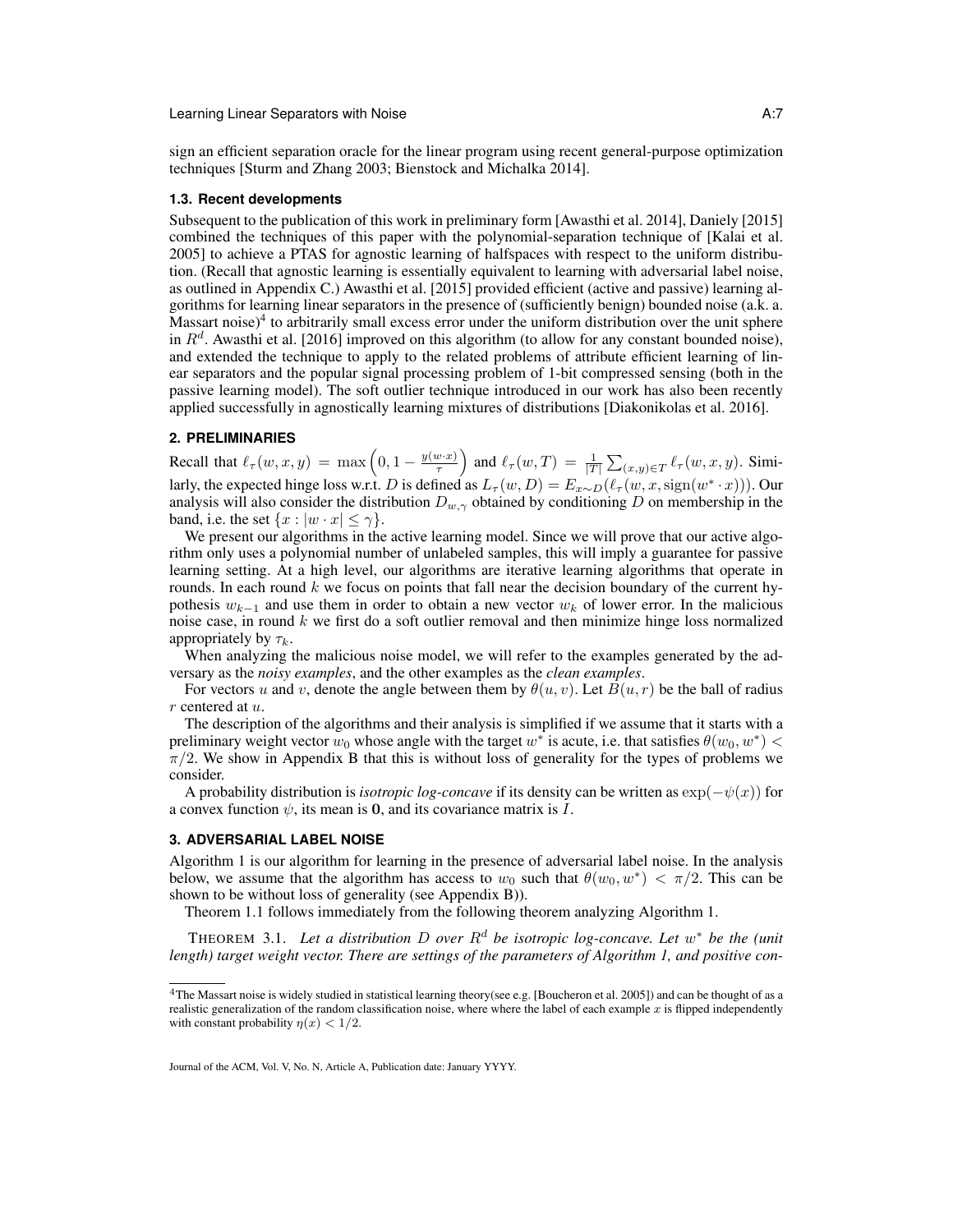**Input**: allowed error rate  $\epsilon$ , probability of failure  $\delta$ , an oracle that returns x, for  $(x, y)$  sampled from  $EX_n(f, D)$ , and an oracle for getting the label from an example; a sequence of sample sizes  $m_k > 0$ ; a sequence of cut-off values  $b_k > 0$ ; a sequence of hypothesis space radii  $r_k > 0$ ; a precision value  $\kappa > 0$ 

- (1) Draw  $m_1$  labeled examples and put them into a working set W.
- (2) For  $k = 1, ..., s = \lceil \log_2(1/\epsilon) \rceil$ 
	- (a) Find  $v_k \in B(w_{k-1}, r_k)$  to approximately minimize training hinge loss over W s.t.  $||v_k||_2 \leq 1$ :  $\ell_{\tau_k}(v_k, W) \leq \min_{w \in B(w_{k-1}, r_k) \cap B(0,1)} \ell_{\tau_k}(w, W) + \kappa/8.$
	- (b) Normalize  $v_k$  to have unit length, yielding  $w_k = \frac{v_k}{\|v_k\|_2}$ .
	- (c) Clear the working set  $W$ .
	- (d) Until  $m_{k+1}$  additional data points are put in W, given an unlabeled example x for  $(x, f(x))$  obtained from  $EX_{\eta}(f, D)$ , if  $|w_k \cdot x| \geq b_k$ , then reject x else ask for the label of x and put the example into W

**Output:** Weight vector  $w_s$  of error at most  $\epsilon$  with probability  $1 - \delta$ .

Algorithm 1: COMPUTATIONALLY EFFICIENT ALGORITHM TOLERATING ADVERSARIAL LABEL NOISE

*stants* M, C and  $\epsilon_0$ , such that, for all  $\epsilon < \epsilon_0$ , for any  $\delta > 0$ , if the rate  $\eta$  of adversarial noise satisfies  $\eta < C\epsilon$ , a number  $n_k = \text{poly}(d, M^k, \log(1/\delta))$  of unlabeled examples in round k and a *number*  $m_k = O\left(d \log\left(\frac{d}{\epsilon \delta}\right) (d + \log(k/\delta))\right)$  of labeled examples in round  $k \geq 1$ , and  $w_0$  such *that*  $\theta(w_0, w^*) < \pi/2$ , after  $s = O(\log(1/\epsilon))$  iterations, finds  $w_s$  satisfying  $\text{err}(w_s) \leq \epsilon$  with *probability*  $\geq 1 - \delta$ *.* 

The rest of this section is dedicated to the proof of Theorem 3.1.

#### **3.1. Relevant properties of isotropic log-concave distributions**

We start by listing some properties of *i.l.c.* distributions that we will use in our analysis.

LEMMA 3.2 ([LOVÁSZ AND VEMPALA 2007; VEMPALA 2010]). Assume that D is isotropic *log-concave in*  $R^d$  *and let*  $f$  *be its density function.* 

- *(a)* Pr<sub>x∼D</sub>  $\left|\frac{|x|_2}{\geq}$   $\alpha$ √  $\overline{d} \leq e^{-\alpha+1}.$
- *(b)* Projections of D onto subspaces of  $\mathbb{R}^d$  are isotropic log-concave.
- *(c) If*  $d = 1$ *, then*  $Pr_{x \sim D} [x \in [a, b]] \le |b a|$ *.*
- *(d) There is an absolute constant*  $c_1$  *such that, if*  $d = 1$ *,*  $f(x) > c_1$  *for all*  $x \in [-1/9, 1/9]$ *.*
- *(e) There is an absolute constant*  $c_2$  *such that for any two unit vectors* u *and* v *in*  $R^d$  *we have*  $c_2\theta(v, u) \leq \Pr_{x \sim D}(\text{sign}(u \cdot x) \neq \text{sign}(v \cdot x)).$
- *(f) For any d, there are positive*  $c_3(d)$  *and*  $c_4(d)$  *such that*  $f(x) \le c_3(d) \exp(-c_4(d)||x||)$ *.*

Parts (a)-(d) are from [Lovász and Vempala 2007]. Part (e) is implicit in [Vempala 2010], and set out explicitly in [Balcan and Long 2013]. Part (f) is from [Klivans et al. 2009b].

We will use the following lemma as a tool to analyze the variance in directions close to the hypothesis at any given time.

LEMMA 3.3. For any  $C > 0$ , there exist constants  $c, c'$  such that, for any isotropic log-concave *distribution* D, for any a such that,  $||a||_2 \leq 1$ , and  $||u - a||_2 \leq r$ , for any  $0 < \gamma < C$ , and for any  $K \geq 4$ *, we have* 

$$
\Pr_{x \sim D_{u,\gamma}}\left( |a \cdot x| > K\sqrt{r^2 + \gamma^2} \right) \le ce^{-c'K\sqrt{1 + \frac{\gamma^2}{r^2}}}.
$$

PROOF. W.l.o.g. we may assume that  $u = (1, 0, 0, \dots, 0)$ .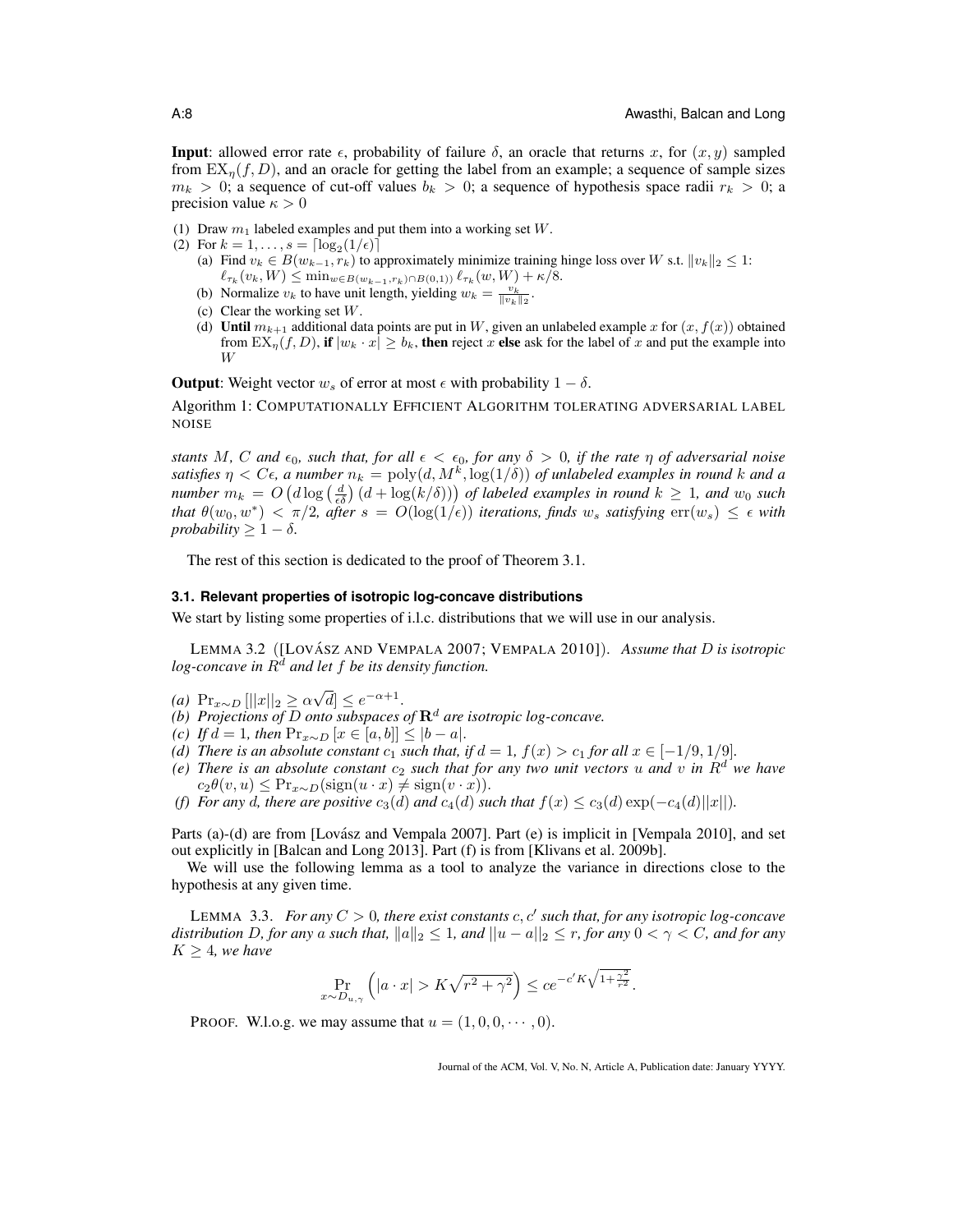Let  $a' = (a_2, ..., a_d)$ , and, for a random  $x = (x_1, x_2, ..., x_d)$  drawn from  $D_{u,y}$ , let  $x' =$  $(x_2, ..., x_d)$ . We may rewrite the probability that we want to bound as

$$
\Pr_{x \sim D_{u,\gamma}}\left(|a \cdot x| > K\sqrt{r^2 + \gamma^2}\right) = \frac{\Pr_{x \sim D}\left(|a \cdot x| > K\sqrt{r^2 + \gamma^2} \text{ and } |x_1| \le \gamma\right)}{\Pr_{x \sim D}\left(|x_1| \le \gamma\right)}.\tag{1}
$$

Lemma 3.2 implies that there is a positive constant  $c_1$  such that the denominator satisfies the following lower bound:

$$
\Pr_{x \sim D} (|x_1| \le \gamma) \ge c_1 \min\{\gamma, 1/9\} \ge \frac{c_1 \gamma}{9C}.
$$
\n<sup>(2)</sup>

So now, we just need an upper bound on the numerator. We have

$$
\Pr_{x \sim D} \left( |a \cdot x| > K\sqrt{r^2 + \gamma^2} \text{ and } |x_1| \le \gamma \right) \le \Pr_{x \sim D} \left( |a' \cdot x'| > K\sqrt{r^2 + \gamma^2} - \gamma \text{ and } |x_1| \le \gamma \right)
$$
  

$$
\le \Pr_{x \sim D} \left( |a' \cdot x'| > (K - 1)\sqrt{r^2 + \gamma^2} \text{ and } |x_1| \le \gamma \right).
$$

Define  $a'' = \frac{a'}{\ln a'}$  $\frac{a'}{\|a'\|}$ . Define random variable Y to be  $a'' \cdot x$  and a random variable X to be  $x_1$  where x is drawn from D. Then we have  $E[X] = E[x_1] = 0$ .  $E[Y] = E[a'' \cdot x] = 0$ . Furthermore,  $E[X^2] = 1$ ,  $E[Y^2] = 1$  and  $E[XY] = 0$ . Hence, the joint distribution of X and Y is isotropic logconcave. Let  $f(X, Y)$  be the p.d.f. of this distribution. Then the numerator can be upper bounded as follows:

$$
4\Pr_{x \sim D}\left(a' \cdot x' > (K-1)\sqrt{r^2 + \gamma^2} \text{ and } 0 \le x_1 \le \gamma\right) \le 4\int_0^{\gamma} \int_{\frac{(K-1)\sqrt{r^2 + \gamma^2}}{\|a'\|} }^{\infty} f(X, Y) dX dY.
$$

Applying Part (f) of Lemma 3.2 with  $d = 2$ , there are constants c and c' such that the numerator is at most

$$
c \int_0^{\gamma} \int_{\frac{(K-1)\sqrt{r^2+\gamma^2}}{\|a'\|}}^{\infty} \exp(-c'\sqrt{X^2+Y^2})dXdY
$$
  
\n
$$
\leq c \int_0^{\gamma} \int_{\frac{(K-1)\sqrt{r^2+\gamma^2}}{\|a'\|}}^{\infty} \exp(-c'Y)dXdY
$$
  
\n
$$
\leq c''\gamma \exp(-c'\frac{(K-1)\sqrt{r^2+\gamma^2}}{\|a'\|}),
$$

in part because the fact that  $||a'|| \leq r$  implies that  $\frac{(K-1)\sqrt{r^2+\gamma^2}}{||a'||} > 3$ . Hence the numerator of (1) is at most  $\leq c'' \gamma \exp(-c'(K-1)\sqrt{1+\frac{\gamma^2}{r^2}})$ , completing the proof.

Armed with Lemma 3.3, now we are ready for the variance bound. It improves on a bound from an earlier version of this paper [Awasthi et al. 2014], matching what was obtained in that version for the special case of the uniform distribution. This improvement is what leads to closing a log factor gap in the tolerable rate of noise for i.l.c. distributions.

LEMMA 3.4. *Assume that* D *is isotropic log-concave.*

*For any*  $c_3$ *, there is a constant*  $c_4$  *such that, for all*  $0 < \gamma \le c_3$ *, for all* a *such that*  $||u - a||_2 \le r$ *and*  $||a||_2 \leq 1$ 

$$
\mathbf{E}_{x \sim D_{u,\gamma}}((a \cdot x)^2) \le c_4(r^2 + \gamma^2).
$$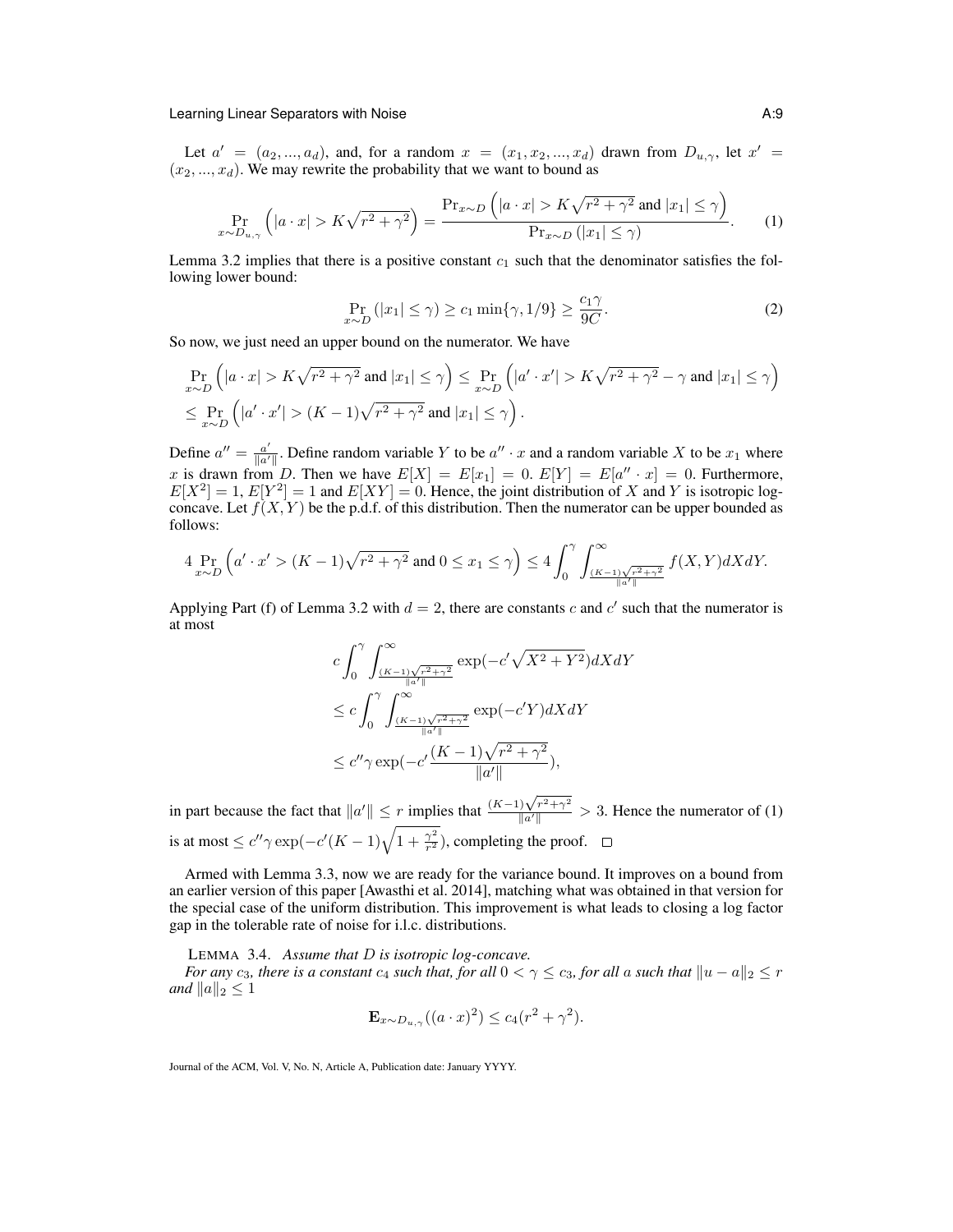**Proof:** Let  $z = \sqrt{r^2 + \gamma^2}$ . Setting, with foresight,  $t = 16z^2$ , we have

$$
\mathbf{E}_{x \sim D_{u,\gamma}}((a \cdot x)^2)
$$
\n
$$
= \int_0^\infty \Pr_{x \sim D_{u,\gamma}}((a \cdot x)^2 \ge \alpha) d\alpha
$$
\n
$$
\le t + \int_t^\infty \Pr_{x \sim D_{u,\gamma}}((a \cdot x)^2 \ge \alpha) d\alpha.
$$
\n(3)

Since  $t \ge 16z^2$ , Lemma 3.3 implies that, for absolute constants c and c', we have

$$
\mathbf{E}_{x \sim D_{u,\gamma}}((a \cdot x)^2) \le t + c \int_t^{\infty} \exp(-c' \frac{\sqrt{\alpha}}{r}) d\alpha.
$$

Now, we want to evaluate the integral. Using a change of variables  $u^2 = \alpha$ , we get

$$
\int_t^{\infty} \exp(-c'\sqrt{\alpha}/r) d\alpha = 2 \int_{\sqrt{t}}^{\infty} u \exp(-c'u/r) du = \frac{2r^2}{c'^2} \left(\frac{\sqrt{t}}{r} + 1\right) \exp\left(-c'\sqrt{t}/r\right).
$$

Putting it together, we get

$$
\mathbf{E}_{x \sim D_{u,\gamma}}((a \cdot x)^2) \le t + \frac{2cr^2}{c'^2} \left(\frac{\sqrt{t}}{r} + 1\right) \exp\left(-c'\sqrt{t}/r\right) \le \left(1 + \frac{c}{2c'^2}\right)t + \frac{2cr^2}{c'^2} \exp\left(-4c'\frac{z}{r}\right)
$$

and, since  $t = 16z^2$  and  $\frac{z}{r} \ge 1$ , we get the desired bound.

Finally, we will use a lemma from [Balcan and Long 2013] that generalizes and strengthens a key lemma from [Balcan et al. 2007]. It is used to show that, during the learning process, most large-margin examples are classified correctly.

LEMMA 3.5 (THEOREM 4 OF [BALCAN AND LONG 2013]). *For any*  $c_5 > 0$ *, there is a*  $c_6 >$ 0 such that the following holds. Let u and v be two unit vectors in  $R^d$ , and assume that  $\theta(u, v) =$  $\alpha < \pi/2$ . If D is isotropic log-concave in  $\mathbf{R}^d$ , then  $\Pr_{x \sim D}[\text{sign}(u \cdot x) \neq \text{sign}(v \cdot x)$  and  $|v \cdot x| \geq$  $c_6\alpha$ ]  $\leq c_5\alpha$ .

### **3.2. Parameters for the algorithm**

For easy reference throughout the proof, here we collect together the settings of the parameters of the algorithm.

Let  $M = \max\{\frac{2}{c_2\pi}, 2\}$ , where  $c_2$  is from Lemma 3.2. Let  $c'_1$  be the value of  $c_6$  in Lemma 3.5 corresponding to the case where  $c_5$  is  $\frac{c_2}{4M}$ ; then let  $b_k = c'_1 M^{-k}$ .

Let  $c'_2$  be  $c_1$  from Lemma 3.2. Let  $r_k = \min\{M^{-(k-1)}/c_2, \pi/2\}$ , where  $c_2$  is from Lemma 3.2 and  $\kappa = \frac{1}{4c_1'M}$ . Let  $\tau_k = \frac{c_1 \min\{b_{k-1}, 1/9\}\kappa}{6}$ , where  $c_1$  is the value from Lemma 3.2. Let  $z_k^2 = r_k^2 + b_{k-1}^2$ .

### **3.3. The error within a band in each iteration**

At each iteration, Algorithm 1 concentrates its attention on examples in the band. Our next theorem analyzes its error on these examples.

THEOREM 3.6. *For*  $k \leq \lceil \log_M(1/\epsilon) \rceil$ , if  $err_D(w_{k-1}) \leq M^{-(k-1)}$ , with probability  $1 - \frac{\delta}{k+k^2}$ (over the random examples in round  $k$ ), after round  $k$  of Algorithm 1, we have  $err_{D_{w_{k-1},b_{k-1}}}(w_k) \leq$ κ*.*

We will prove Theorem 3.6 using a series of lemmas below. First, we bound the hinge loss of the target w<sup>\*</sup> within the band  $S_{w_{k-1},b_{k-1}}$ . Since we are analyzing a particular round k, to reduce clutter in the formulas, for the rest of this section, let us refer to  $\ell_{\tau_k}$  as  $\ell$ , and  $L_{\tau_k}(\cdot, D_{w_{k-1},b_{k-1}})$  as  $L(\cdot)$ .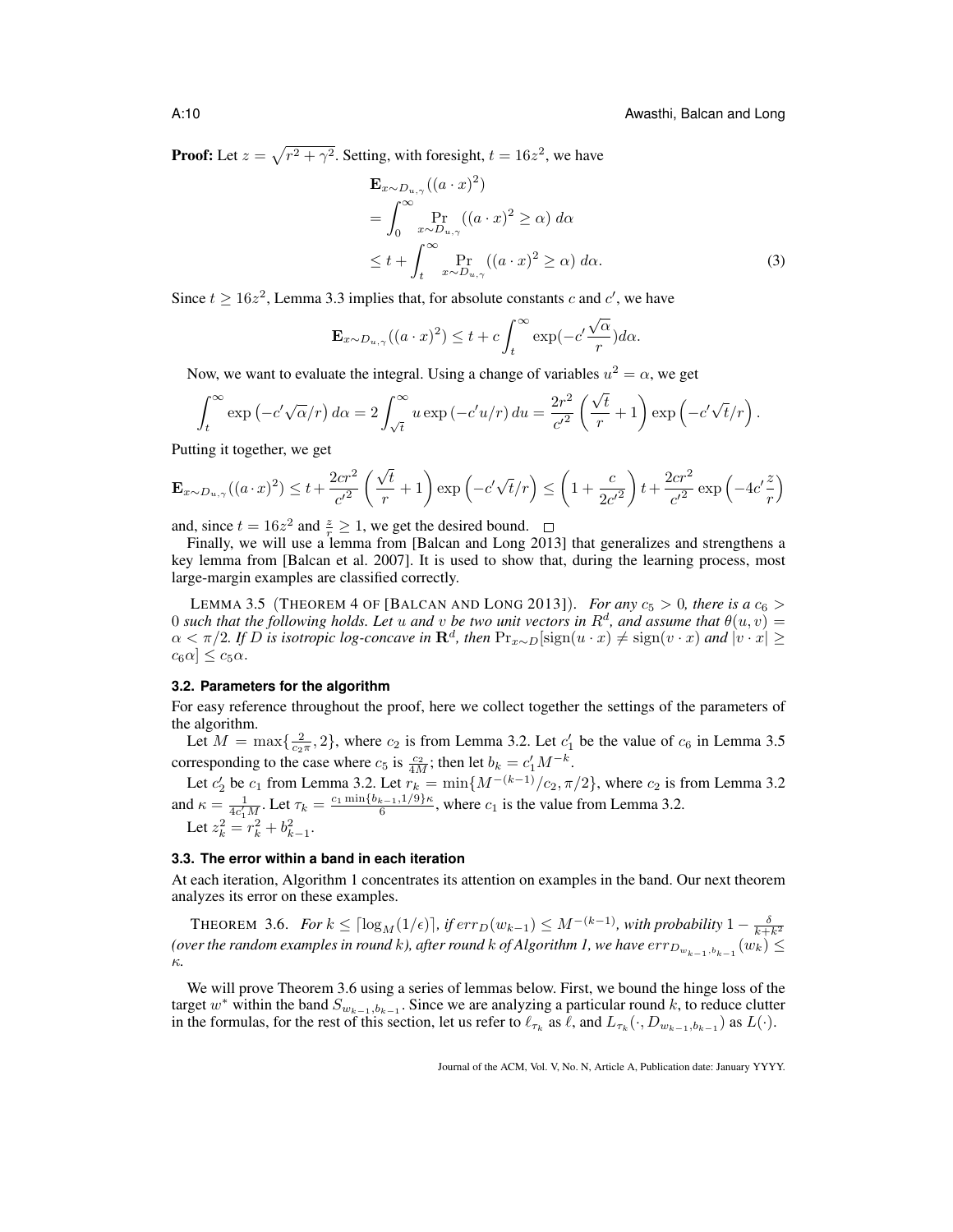LEMMA 3.7.  $L(w^*) \le \kappa/6$ .

PROOF. Notice that  $y(w^* \cdot x)$  is never negative, so, on any clean example  $(x, y)$ , we have

$$
\ell(w^*, x, y) = \max\left\{0, 1 - \frac{y(w^* \cdot x)}{\tau_k}\right\} \le 1,
$$

and, furthermore,  $w^*$  will pay a non-zero hinge only inside the region where  $|w^* \cdot x| < \tau_k$ . Hence,

$$
L(w^*) \leq \Pr_{D_{w_{k-1},b_{k-1}}} (|w^* \cdot x| \leq \tau_k) = \frac{\Pr_{x \sim D}(|w^* \cdot x| \leq \tau_k \& |w_{k-1} \cdot x| \leq b_{k-1})}{\Pr_{x \sim D}(|w_{k-1} \cdot x| \leq b_{k-1})}.
$$

Using Part (d) of Lemma 3.2, for the value of  $c_1$  in that definition, we can lower bound the denominator:

$$
\Pr_{x \sim D}(|w_{k-1} \cdot x| < b_{k-1}) \ge 2c_1 \min\{b_{k-1}, 1/9\}.
$$

Part (c) of Lemma 3.2 also implies that the numerator is at most

$$
\Pr_{x \sim D}(|w^* \cdot x| \le \tau_k) \le 2\tau_k.
$$

Hence, we have

$$
L(w^*) \le \frac{2\tau_k}{2c_1 \min\{b_{k-1}, 1/9\}} = \kappa/6.
$$

Let  $\tilde{P}$  be the joint distribution used by the algorithm, which includes the noisy labels chosen by the adversary. Let  $N = \{(x, y) : \text{sign}(w^* \cdot x) \neq y\}$  consist of noisy examples, so that  $\tilde{P}(N) \leq \eta$ . Let P be the joint distribution obtained by applying the correct labels. Let  $\tilde{P}_k$  be the distribution on the examples given to the algorithm in round k (obtained by conditioning  $\tilde{P}$  to examples that fall within the band), and let  $P_k$  be the corresponding joint distribution with clean labels.

The key lemma here is to bound how far the expected loss with respect to the distribution  $\tilde{P}_k$ given to the algorithm is from to the expected loss with respect to the distribution  $P_k$  with the cleaned labels. Informally, it shows that, to an extent,  $\mathbf{E}_{(x,y)\in \tilde{P}_k}(\ell(w, x, y))$  is an effective proxy for  $\mathbf{E}_{(x,y)\in P_k}(\ell(w,x,y)).$ 

LEMMA 3.8. *There is an absolute positive constant c such that, if we define*  $z_k = \sqrt{r_k^2 + b_{k-1}^2}$ *then for any*  $w \in B(w_{k-1}, r_k)$ *, we have* 

$$
|\mathbf{E}_{(x,y)\in P_k}\ell(w,x,y)) - \mathbf{E}_{(x,y)\in \tilde{P}_k}\ell(w,x,y))| \leq c\sqrt{\frac{\eta}{\epsilon}} \frac{z_k}{\tau_k}.\tag{4}
$$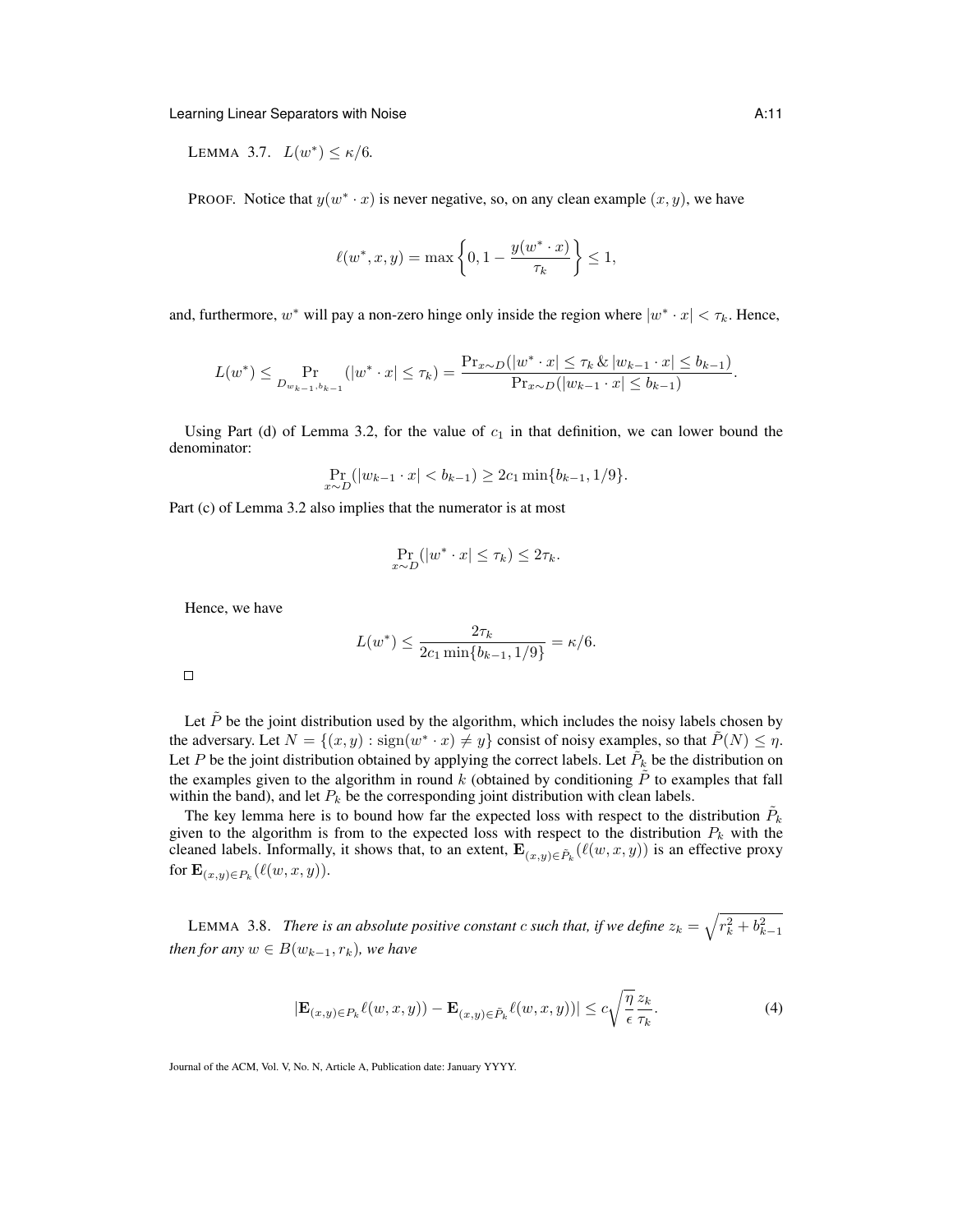PROOF. Fix an arbitrary  $w \in B(w_{k-1}, r_k)$ . Recalling that N is the set of noisy examples, and that the marginals of  $P_k$  and  $\tilde{P}_k$  on the inputs are the same, we have

$$
|\mathbf{E}_{(x,y)\in P_k}(\ell(w, x, y)) - \mathbf{E}_{(x,y)\in \tilde{P}_k}(\ell(w, x, y))|
$$
  
\n=  $|\mathbf{E}_{(x,y)\in \tilde{P}_k}(\ell(w, x, y) - \ell(w, x, \text{sign}(w^* \cdot x)))|$   
\n=  $|\mathbf{E}_{(x,y)\in \tilde{P}_k}(1_{(x,y)\in N}(\ell(w, x, y) - \ell(w, x, -y)))|$   
\n $\leq \mathbf{E}_{(x,y)\in \tilde{P}_k}(1_{(x,y)\in N}|\ell(w, x, y) - \ell(w, x, -y)|)$   
\n $\leq 2\mathbf{E}_{(x,y)\in \tilde{P}_k}\left(1_{(x,y)\in N}\left(\frac{|w \cdot x|}{\tau_k}\right)\right)$   
\n=  $\frac{2}{\tau_k} \mathbf{E}_{(x,y)\in \tilde{P}_k}(1_{(x,y)\in N}|\nu \cdot x|)$   
\n $\leq \frac{2}{\tau_k} \sqrt{\Pr_{(x,y)\sim \tilde{P}_k}(N)} \times \sqrt{\mathbf{E}_{(x,y)\in \tilde{P}_k}((w \cdot x)^2)}$ 

by the Cauchy-Schwarz inequality. Lemma 3.2 implies that, for an absolute constant  $c'$ ,

$$
\Pr_{(x,y)\in\tilde{P}_k}(N) \le \frac{\Pr_{(x,y)\in\tilde{P}}(N)}{\Pr_{(x,y)\in\tilde{P}}(S_{w_{k-1},b_{k-1}})} \le \frac{\eta}{c'M^{-k}} \le \frac{\eta}{c'\epsilon/M}
$$

since  $k \leq \lceil \log_M(1/\epsilon) \rceil$ , and Lemma 3.4 implies  $\mathbf{E}_{(x,y)\in \tilde{P}_k}((w \cdot x)^2) \leq c' z_k^2$ .

Finally, we need some bounds about estimates of the hinge loss.

LEMMA 3.9. *Let*

$$
cleaned(W) = \{(x, sign(w^* \cdot x)) : (x, y) \in W\}.
$$

With probability  $1 - \frac{\delta}{k+k^2}$ , for all  $w \in B(w_{k-1}, r_k)$ , we have

$$
|\mathbf{E}_{(x,y)\in\tilde{P}}(\ell(w,x,y)) - \ell(w,W)| \le \kappa/16, \text{ and } |\mathbf{E}_{(x,y)\in P}(\ell(w,x,y)) - \ell(w,\text{cleaned}(W))| \le \kappa/16.
$$
\n(5)

PROOF. See Appendix D. □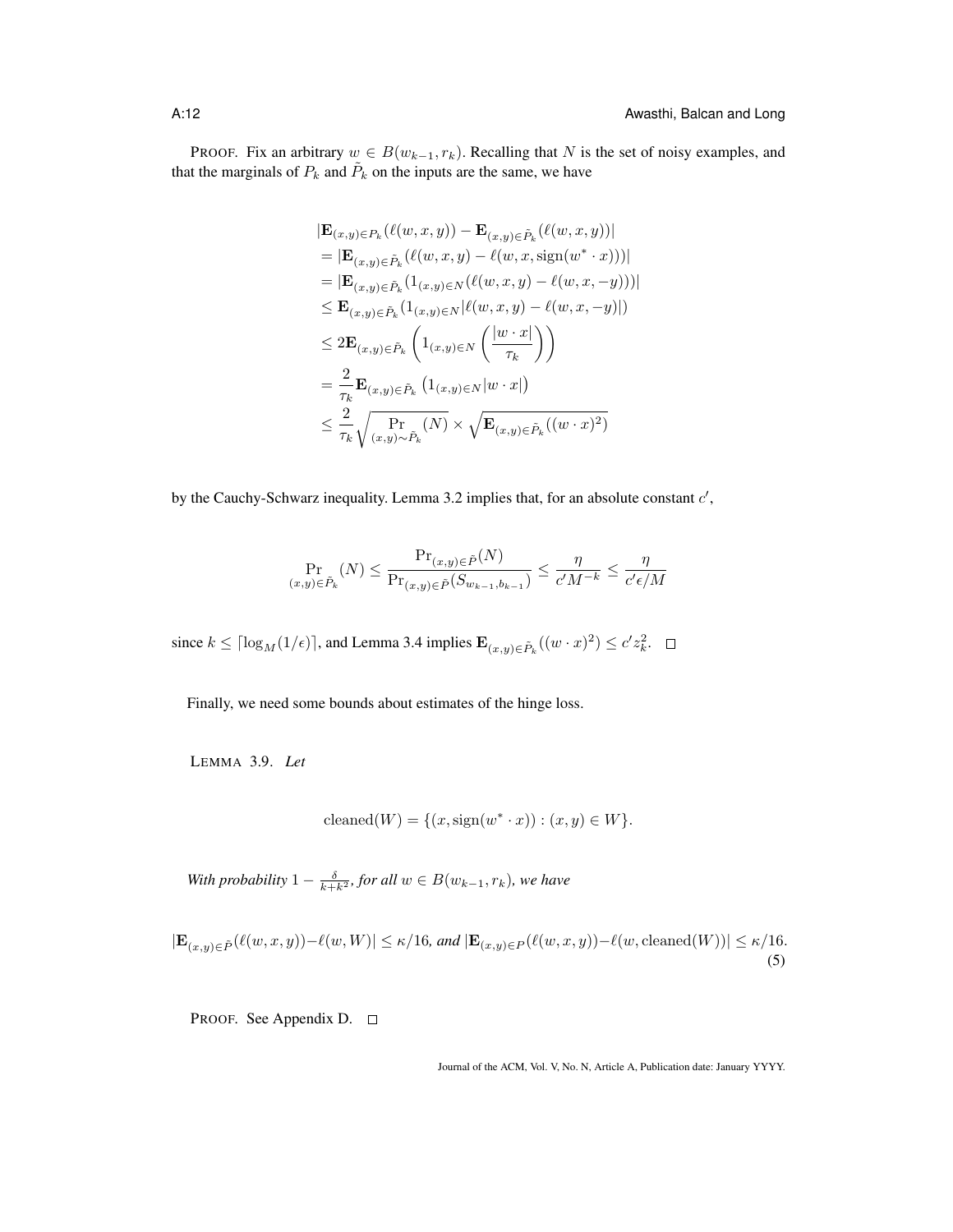PROOF OF THEOREM 3.6. With probability  $1 - \frac{\delta}{k+k^2}$ , we have, for absolute constants  $c_1$  and  $c_2$ , the following:

$$
\begin{split}\n\text{err}_{D_{w_{k-1},b_{k-1}}}(w_k) &= \text{err}_{D_{w_{k-1},b_{k-1}}}(v_k) \\
&\leq \mathbf{E}_{(x,y)\in P_k}(\ell(v_k,x,y)) \quad \text{(since for each error, the hinge loss is at least 1)} \\
&\leq \mathbf{E}_{(x,y)\in \tilde{P}_k}(\ell(v_k,x,y)) + c_1 \sqrt{\frac{\eta}{\epsilon}} \times \frac{z_k}{\tau_k} \quad \text{(by Lemma 3.8)} \\
&\leq \ell(v_k, W) + c_1 \sqrt{\frac{\eta}{\epsilon}} \times \frac{z_k}{\tau_k} + \kappa/16 \quad \text{(by Lemma 3.9)} \\
&\leq \ell(w^*, W) + c_1 \sqrt{\frac{\eta}{\epsilon}} \times \frac{z_k}{\tau_k} + \kappa/8 \\
&\leq \mathbf{E}_{(x,y)\in \tilde{P}_k}(\ell(w^*, x, y)) + c_1 \sqrt{\frac{\eta}{\epsilon}} \times \frac{z_k}{\tau_k} + \kappa/4 \quad \text{(by Lemma 3.9)} \\
&\leq \mathbf{E}_{(x,y)\in P}(\ell(w^*, x, y)) + c_2 \sqrt{\frac{\eta}{\epsilon}} \times \frac{z_k}{\tau_k} + \kappa/4 \quad \text{(by Lemma 3.8)} \\
&\leq c_2 \sqrt{\frac{\eta}{\epsilon}} \times \frac{z_k}{\tau_k} + \kappa/2,\n\end{split}
$$

since  $L(w^*) \le \kappa/6$ . Since  $z_k/\tau_k = \Theta(1)$ , there is an constant  $c_3$  such that,  $\eta \le c_3 \epsilon$  suffices for  $\mathrm{err}_{D_{w_{k-1},b_{k-1}}}(w_k) \leq \kappa$ , completing the proof.

# **3.4. Putting it together**

Now we are ready to put everything together. The proof of Theorem 3.1 follows the high level structure of the proof of [Balcan et al. 2007]; the new element is the application of Theorem 3.6 which analyzes the performance of the hinge loss minimization algorithm for learning inside the band.

**Proof** (of Theorem 3.1): We will prove by induction on k that after  $k \leq s$  iterations, we have  $\text{err}_D(w_k) \leq M^{-k}$  with probability  $1 - \delta(1 - 1/(k+1))/2$ .

When  $k = 0$ , all that is required is  $\text{err}_D(w_0) \leq 1$ .

Assume now the claim is true for  $k-1$  ( $k \ge 1$ ). Then by induction hypothesis, we know that with probability at least  $1-\delta(1-1/k)/2, w_{k-1}$  has error at most  $M^{-(k-1)}$ . Using Part (e) of Lemma 3.2, this implies that  $\theta(w_{k-1}, w^*) \leq M^{-(k-1)}/c_6$ . This in turn implies  $\theta(w_{k-1}, w^*) \leq \pi/2$ . (When  $k = 1$ , this is by assumption, and otherwise it is implied by Part (e) of Lemma 3.2.)

Let us define  $S_{w_{k-1},b_{k-1}} = \{x : |w_{k-1} \cdot x| \le b_{k-1}\}\$  and  $\bar{S}_{w_{k-1},b_{k-1}} = \{x : |w_{k-1} \cdot x| > b_{k-1}\}.$ Since  $w_{k-1}$  has unit length, and  $v_k \in B(w_{k-1}, r_k)$ , we have  $\theta(w_{k-1}, v_k) \leq r_k$  which in turn implies  $\theta(w_{k-1}, w_k) \le \min\{M^{-(k-1)}/c_6, \pi/2\}.$ 

Applying Lemma 3.5 to bound the error rate outside the band, we have both

$$
\Pr_x \left[ (w_{k-1} \cdot x)(w_k \cdot x) < 0, x \in \bar{S}_{w_{k-1}, b_{k-1}} \right] \le \frac{M^{-k}}{4}
$$

and

$$
\Pr_x \left[ (w_{k-1} \cdot x)(w^* \cdot x) < 0, x \in \bar{S}_{w_{k-1}, b_{k-1}} \right] \le \frac{M^{-k}}{4}
$$

.

Taking the sum, we obtain  $Pr_x [(w_k \cdot x)(w^* \cdot x) < 0, x \in \overline{S}_{w_{k-1}, b_{k-1}}] \leq \frac{M^{-k}}{2}$ . Therefore, we have

$$
\text{err}(w_k) \leq (\text{err}_{D_{w_{k-1},b_{k-1}}}(w_k)) \Pr(S_{w_{k-1},b_{k-1}}) + \frac{M^{-k}}{2}.
$$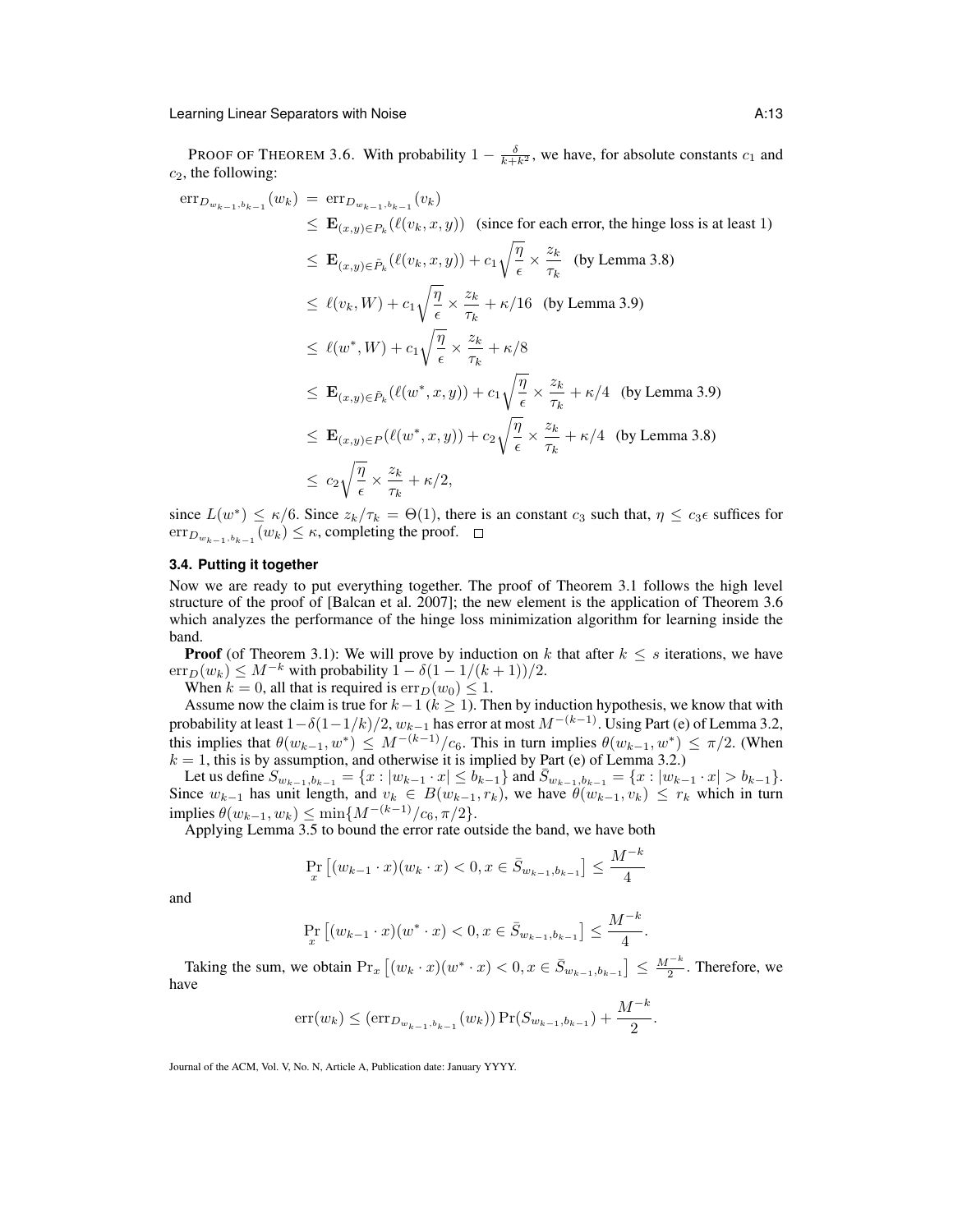**Input**: allowed error rate  $\epsilon$ , probability of failure  $\delta$ , an oracle that returns x, for  $(x, y)$  sampled from  $EX_{\eta}(f, D)$ , and an oracle for getting the label y from an example; a sequence of unlabeled sample sizes  $n_k > 0$ ,  $k \in \mathbb{Z}^+$ ; a sequence of labeled sample sizes  $m_k > 0$ ; a sequence of cut-off values  $b_k > 0$ ; a sequence of hypothesis space radii  $r_k > 0$ ; a sequence of removal rates  $\xi_k$ ; a sequence of variance bounds  $\sigma_k^2$ ; precision value  $\kappa$ ; weight vector  $w_0$ .

- (1) Draw  $n_1$  unlabeled examples and put them into a working set  $W$ .
- (2) For  $k = 1, ..., s = \lceil \log_2(1/\epsilon) \rceil$ 
	- (a) Apply Algorithm 3 to W with parameters  $u \leftarrow w_{k-1}, \gamma \leftarrow b_{k-1}, r \leftarrow r_k, \xi \leftarrow \xi_k, \sigma^2 \leftarrow \sigma_k^2$  and let q be the output function  $q : W \to [0, 1]$ . Normalize q to form a probability distribution p over W. (b) Choose  $m_k$  examples from W according to p and reveal their labels. Call this set T.
	- (c) Find  $v_k \in B(w_{k-1}, r_k)$  to approximately minimize training hinge loss over T s.t.  $||v_k||_2 \leq 1$ :  $\ell_{\tau_k}(v_k, T) \leq \min_{w \in B(w_{k-1}, r_k) \cap B(0,1)} \ell_{\tau_k}(w, T) + \kappa/8.$ Normalize  $v_k$  to have unit length, yielding  $w_k = \frac{v_k}{\|v_k\|_2}$ .
	- (d) Clear the working set  $W$ .
	- (e) Until  $n_{k+1}$  additional data points are put in W, given unlabeled x for  $(x, f(x))$  obtained from  $EX_n(f, D)$ , if  $|w_k \cdot x| \ge b_k$ , then reject x else put into W.

**Output**: weight vector  $w_s$  of error at most  $\epsilon$  with probability  $1 - \delta$ .

Algorithm 2: COMPUTATIONALLY EFFICIENT ALGORITHM TOLERATING MALICIOUS NOISE

Since  $Pr(S_{w_{k-1},b_{k-1}}) \leq 2b_{k-1}$ , this implies

$$
\mathrm{err}(w_k) \leq (\mathrm{err}_{D_{w_{k-1},b_{k-1}}}(w_k))2b_{k-1} + \frac{M^{-k}}{2} \leq M^{-k} \left( (\mathrm{err}_{D_{w_{k-1},b_{k-1}}}(w_k))2c'_1M + 1/2 \right).
$$

Recall that  $D_{w_{k-1},b_{k-1}}$  is the distribution obtained by conditioning D on the event that  $x \in$  $S_{w_{k-1},b_{k-1}}$ . Combining Theorem 3.6 with the induction hypothesis,

$$
\begin{aligned} &\Pr(\text{err}(w_k) > 1/M^k) \\ &\leq \Pr(\text{err}(w_k) > 1/M^k |\text{err}(w_{k-1}) \leq 1/M^{k-1}) + \Pr(\text{err}(w_{k-1}) > 1/M^{k-1}) \\ &\leq \frac{\delta}{2(k+k^2)} + \delta(1-1/k)/2 \\ &= \delta(1-1/(k+1))/2. \end{aligned}
$$

This completes the proof of the induction, and therefore shows, with probability at least  $1 - \delta$ ,  $O(\log(1/\epsilon))$  iterations suffice to achieve  $err(w_k) \leq \epsilon$ .

A polynomial number of unlabeled samples are required by the algorithm and the number of labeled examples required by the algorithm is  $\sum_{k} m_k = O(d(d + \log \log(1/\epsilon) +$  $\log(1/\delta)$ )  $\log(1/\epsilon)$ ).  $\Box$ 

### **4. LEARNING WITH MALICIOUS NOISE**

The intuition in the case of malicious noise is the same as for adversarial noise, except that, because the adversary can also change the marginal distribution over the instances, it is necessary to perform an additional outlier removal step at each stage of the algorithm. Furthermore, we need a different analysis since in this case the marginal distribution over the examples can change.

Theorem 1.2 follows immediately from the following theorem analyzing Algorithm 2.

THEOREM 4.1. Let a distribution D over  $R^d$  be isotropic log-concave. Let  $w^*$  be the (unit *length) target weight vector. There are settings of the parameters of Algorithm 2, and positive constants* M, C and  $\epsilon_0$ , such that, for all  $\epsilon < \epsilon_0$ , for any  $\delta > 0$ , if the rate  $\eta$  of malicious noise satisfies  $\eta < C\epsilon$ , a number  $n_k = \text{poly}(d, M^k, \log(1/\delta))$  of unlabeled examples in round k and a *number*  $m_k = O\left(d \log\left(\frac{d}{\epsilon \delta}\right) (d + \log(k/\delta))\right)$  of labeled examples in round  $k \geq 1$ , and  $w_0$  such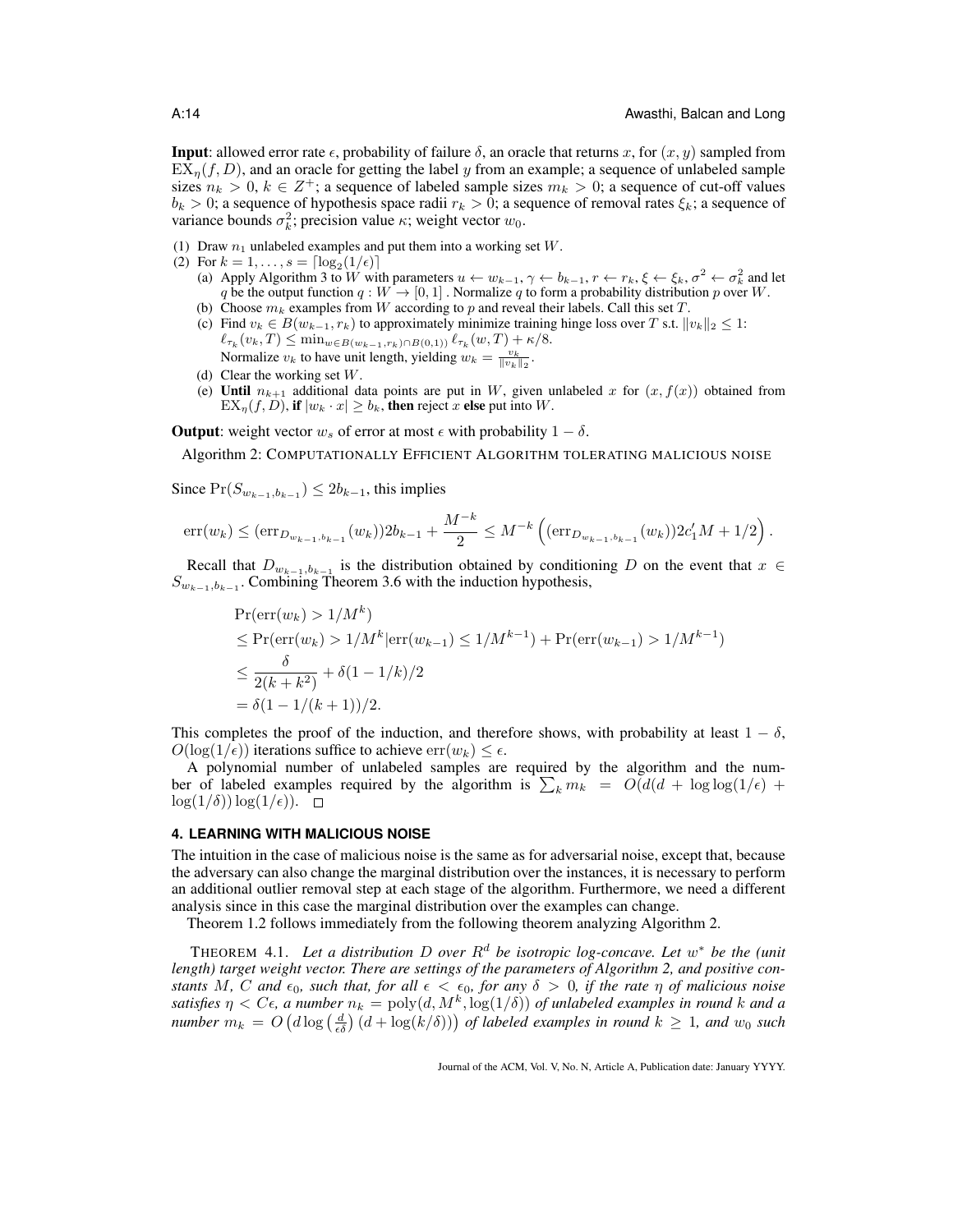**Input:** a set  $S = \{(x_1, x_2, \ldots, x_n)\}\)$  of samples; the reference unit vector u; desired radius r; a parameter  $\xi$  specifying the desired bound on the fraction of clean examples removed; a variance bound  $\sigma^2$ 

(1) Find  $q : S \to [0, 1]$  satisfying the following constraints: (a) for all  $x \in S$ ,  $0 \le q(x) \le 1$ (b)  $\frac{1}{|S|} \sum_{(x,y) \in S} q(x) \geq 1 - \xi$ (c) for all  $w \in B(u,r) \cap B(0,1)$ ,  $\frac{1}{|S|} \sum_{x \in S} q(x)(w \cdot x)^2 \le \sigma^2$ .

**Output:** A function  $q : S \rightarrow [0, 1]$ .

Algorithm 3: LOCALIZED SOFT OUTLIER REMOVAL PROCEDURE

*that*  $\theta(w_0, w^*) < \pi/2$ , after  $s = O(\log(1/\epsilon))$  iterations, finds  $w_s$  satisfying  $\text{err}(w_s) \leq \epsilon$  with *probability*  $> 1 - \delta$ *.* 

The rest of this section is dedicated to the proof of Theorem 4.1.

### **4.1. Parameters for the algorithm**

With the exception of the parameters  $\sigma_k^2$  and  $\xi_k$  of the outlier removal procedure, the parameters are set exactly as in Section 3.2.

The values of  $\sigma_k^2$  and  $\xi_k$  are determined by our analysis:  $\sigma_k^2$  is  $c(r_k^2 + b_{k-1}^2)$ , for the value of c in Theorem 4.2 below, that corresponds to the choice, in the statement of Theorem 4.2, of  $C = c_1'$ . Finally,  $\xi_k = \min(\frac{\kappa}{2^7}, \frac{\kappa^2 \tau_k^2}{c_4 2^{16} z_k^2})$ , for the value of  $c_4$  in Lemma 3.4 corresponding to the choice  $c_3 = b_0.$ 

## **4.2. Analysis of the outlier removal subroutine**

The analysis of the learning algorithm uses the following lemma about Algorithm 3.

THEOREM 4.2. *For any* C > 0*, there is a constant* c *and a polynomial* p *such that, for all*  $\xi > 2\eta'$  and all  $0 < \gamma < C$ , if  $n \ge p(1/\eta', d, 1/\xi, 1/\delta, 1/\gamma, 1/r)$ , then, with probability  $1 - \delta$ , the *output* q *of Algorithm 3 satisfies the following:*

 $-\sum_{x\in S} q(x) \geq (1-\xi)|S|$  *(a fraction*  $1-\xi$  *of the weight is retained)*  $-$  *For all unit length* w *such that*  $||w - u||_2 \leq r$ ,

$$
\frac{1}{|S|} \sum_{x \in S} q(x)(w \cdot x)^2 \le c(r^2 + \gamma^2). \tag{6}
$$

*Furthermore, the algorithm can be implemented in polynomial time.*

Our proof of Theorem 4.2 proceeds through a series of lemmas. Lemma 3.2 implies that we may assume without loss of generality that the instances  $x_1, ..., x_n$  from S are distinct. Obviously, a feasible  $q$  satisfies the requirements of the lemma. So all we need to show is

— there is a feasible solution  $q$ , and

— we can simulate a separation oracle: given a provisional solution  $\hat{q}$ , we can find a linear constraint violated by  $\hat{q}$  in polynomial time.

We will start by working on proving that there is a feasible  $q$ . First of all, a Chernoff bound implies that  $n \geq poly(1/\eta^7, 1/\delta)$  suffices for it to be the case that, with probability  $1 - \delta$ , at most  $2\eta^7$  members of S are noisy. Let us assume from now on that this is the case.

We will show that  $q^*$  which sets  $q^*(x) = 0$  for each noisy point, and  $q^*(x) = 1$  for each nonnoisy point, is feasible.

First, we use VC tools to show that, if enough examples are chosen, a bound like Lemma 3.4, but averaged over the clean examples, likely holds for all relevant directions.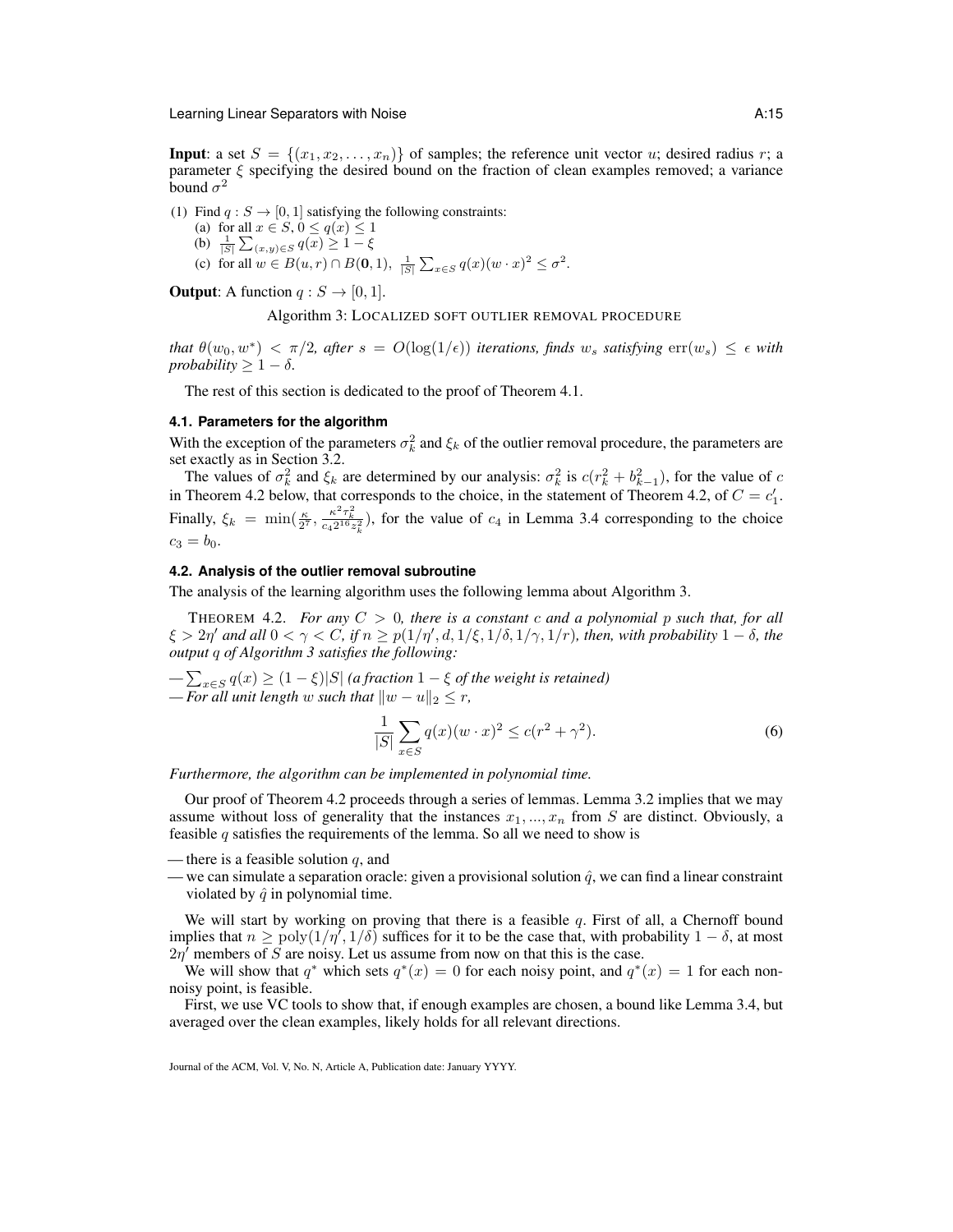LEMMA 4.3. *If we draw*  $\ell$  *times i.i.d. from* D *to form*  $X_C$ *, with probability*  $1 - \delta$ *, we have that for any unit length* a*,*

$$
\frac{1}{\ell} \sum_{x \in X_C} (a \cdot x)^2 \le E[(a \cdot x)^2] + \sqrt{\frac{O(d \log(\ell/\delta)(d + \log(1/\delta)))}{\ell}}.
$$

**Proof:** See Appendix D.  $\Box$ 

Lemma 4.3 and Lemma 3.4 together directly imply that

$$
n = \text{poly}\left(d, 1/\eta', 1/\delta, \frac{1}{c(r^2 + \gamma^2)}\right) = \text{poly}\left(d, 1/\eta', 1/\delta, 1/\gamma, 1/r\right)
$$

suffices for it to be the case that, for all  $w \in B(u, r)$ ,

$$
\frac{1}{|S|} \sum_{(x,y)} q^*(x) (a \cdot x)^2 \le 2\mathbf{E}[(a \cdot x)^2] \le 2c_4(r^2 + \gamma^2),
$$

where  $c_4$  is the value in Lemma 3.4 corresponding to setting  $c_3 = C$ . If  $c = 2c_4$ , we have that  $q^*$  is feasible.

So what is left is to prove is that a separation oracle for the convex program can be computed in polynomial time. Very roughly, there is a linear constraint for each of a set of directions, limiting the variance in that direction. We can find a violated constraint, if there is one, by finding the direction with maximum variance, using something like PCA, but taking appropriate account of the fact that we are only considering directions near  $u$ .

In detail, we may compute the separation oracle as follows. First, it is easy to check whether, for all  $x, 0 \le q(x) \le 1$ , and whether  $\sum_{x \in S} q(x) \ge (1 - \xi)|S|$ . An algorithm can first do that. If these pass, then it needs to check whether there is a  $w \in B(u, r)$  with  $||w||_2 \le 1$  such that

$$
\frac{1}{|S|} \sum_{x \in S} q(x) (w \cdot x)^2 > c(r^2 + \gamma^2).
$$

This can be done by finding  $w \in B(u, r)$  with  $||w||_2 \le 1$  that maximizes  $\sum_{x \in S} q(x)(w \cdot x)^2$ , and checking it.

Suppose X is a matrix with a row for each  $x \in S$ , where the row is  $\sqrt{q(x)}x$ . Then  $\sum_{x \in S} q(x)(w \cdot x)^2 = w^T X^T X w$ , and, maximizing this over w is an equivalent problem to minimizing  $w^T(-X^TX)w$  subject to  $\|w - u\|_2 \leq r$  and  $\|w\| \leq 1$ . Since  $-X^TX$  is symmetric, problems of this form are known to be solvable in polynomial time [Sturm and Zhang 2003] (see [Bienstock and Michalka 2014]).

#### **4.3. The error within a band in each iteration**

At each iteration, Algorithm 2 concentrates its attention on examples in the band. Our next theorem analyzes its error on these examples.

THEOREM 4.4. *For*  $k \leq \lceil \log_M(1/\epsilon) \rceil$ , if  $err_D(w_{k-1}) \leq M^{-(k-1)}$ , with probability  $1 - \frac{\delta}{k+k^2}$ (over the random examples in round  $k$ ), after round  $k$  of Algorithm 2, we have  $err_{D_{w_{k-1},b_{k-1}}}(w_k) \leq$ κ*.*

We will prove Theorem 4.4 using a series of lemmas below. First, we bound the hinge loss of the target w<sup>\*</sup> within the band  $S_{w_{k-1},b_{k-1}}$ . Since we are analyzing a particular round k, to reduce clutter in the formulas, for the rest of this section, let us refer to  $\ell_{\tau_k}$  as  $\ell$ , and  $L_{\tau_k}(\cdot, D_{w_{k-1},b_{k-1}})$  as  $L(\cdot)$ . First, Lemma 3.7, that  $L(w^*) \le \kappa/6$ , also applies here, using exactly the same proof.

During round k we can decompose the working set W into the set of "clean" examples  $W_C$  which are drawn from  $D_{w_{k-1},b_{k-1}}$  and the set of "dirty" or malicious examples  $W_D$  which are output by the adversary. We will next show that the fraction of dirty examples in round  $k$  is not too large.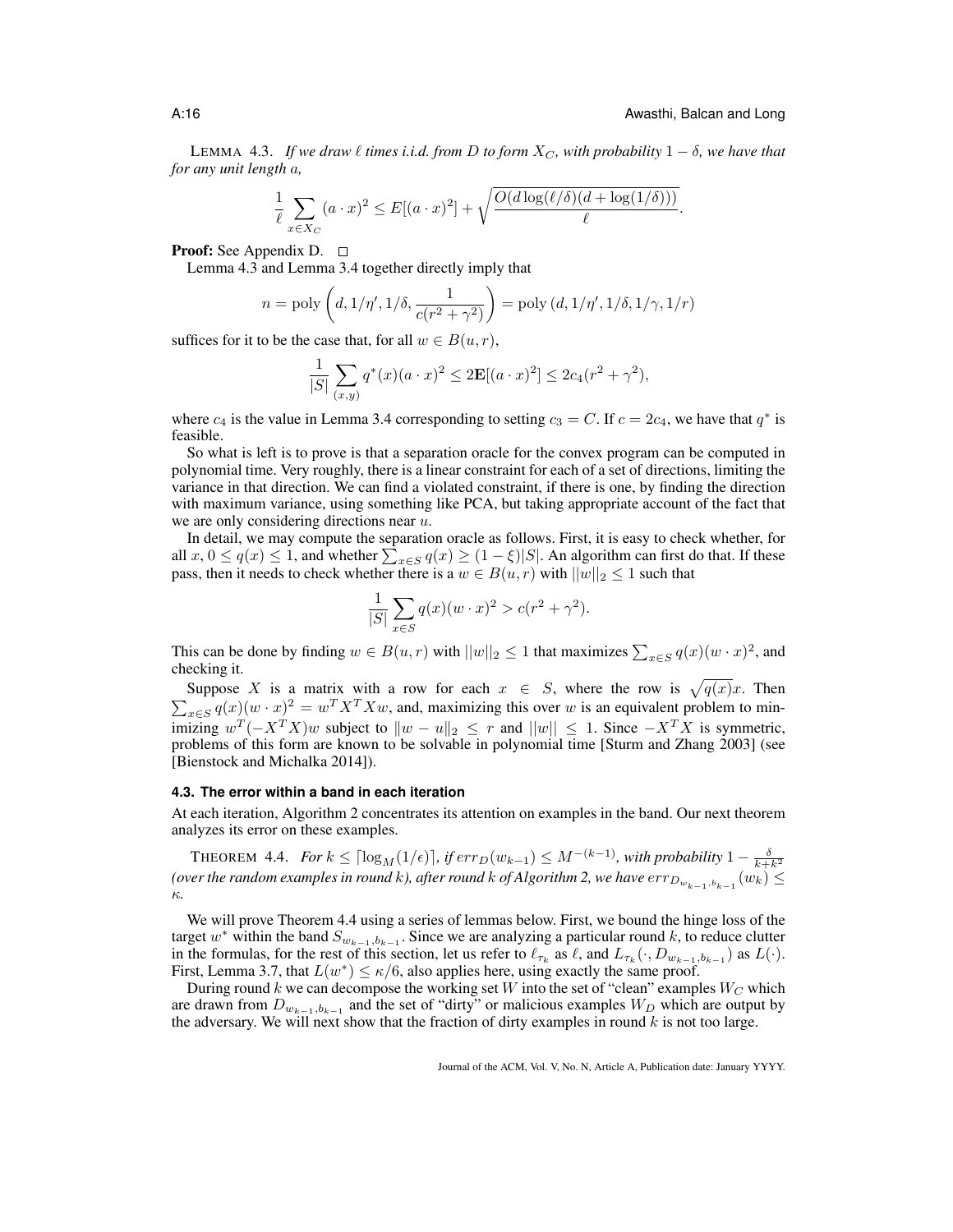LEMMA 4.5. *There is an absolute positive constant c such that, with probability*  $1 - \frac{\delta}{6(k+k^2)}$ ,

$$
|W_D| \le c\eta n_k M^k \le \frac{cM\eta n_k}{\epsilon} \tag{7}
$$

PROOF. From Lemma 3.2 and the setting of our parameters, the probability that an example falls in  $S_{w_{k-1}}$  is at least  $\Omega(M^{-k})$ . Therefore, with probability  $(1 - \frac{\delta}{12(k+k^2)})$ , the number of examples we must draw before we encounter  $n_k$  examples that fall within  $S_{w_{k-1},b_{k-1}}$  is at most  $O(n_k M^k)$ . The probability that each unlabeled example we draw is noisy is at most  $\eta$ . Applying a Chernoff bound, with probability at least  $1 - \frac{\delta}{12(k+k^2)}$ , we have  $|W_D| \le c\eta n_k M^k$ . Since  $k \le \lceil \log_M(1/\epsilon) \rceil$ , this completes the proof.  $\square$ 

Recall that the total variation distance between two probability distributions is the maximum difference between the probabilities that they assign to any event.

We can think of  $q$  as soft indicator functions for "keeping" examples, and so interpret the inequality  $\sum_{x \in W} q(x) \ge (1 - \xi)|W|$  as roughly akin to saying that most examples are kept. This means that distribution p obtained by normalizing q is close to the uniform distribution over  $W$ . We make this precise in the following lemma.

LEMMA 4.6. *The total variation distance between* p *and the uniform distribution over* W *is at most* ξ*.*

PROOF. Lemma 1 of [Long and Servedio 2006] implies that the total variation distance  $\rho$  between  $p$  and the uniform distribution over  $W$  satisfies

$$
\rho = 1 - \sum_{x \in W} \min \left\{ p(x), \frac{1}{|W|} \right\} = 1 - \sum_{x \in W} \min \left\{ \frac{q(x)}{\sum_{u \in W} q(u)}, \frac{1}{|W|} \right\}.
$$

Since  $q(u) \leq 1$  for all u, we have  $\sum_{u \in W} q(u) \leq |W|$ , so that

$$
\rho \le 1 - \frac{1}{|W|} \sum_{x \in W} \min\{q(x), 1\}.
$$

Again, since  $q(x) \leq 1$ , we have

$$
\rho \le 1 - \frac{(1 - \xi)|W|}{|W|} = \xi.
$$

Next, we will relate the average hinge loss when examples are weighted according to  $p$ , i.e.,  $\ell(w, p)$  to the hinge loss averaged over clean examples  $W_C$ , i.e.,  $\ell(w, W_C)$ . Here  $\ell(w, W_C)$  and  $\ell(w, p)$  are defined with respect to the unrevealed labels that the adversary has committed to.

LEMMA 4.7. *There are absolute constants*  $C_1$ ,  $C_2$  *and*  $C_3$  *such that, with probability* 1 −  $\frac{\delta}{2(k+k^2)}$ , if we define  $z_k = \sqrt{r_k^2 + b_{k-1}^2}$ , then for any  $w \in B(w_{k-1}, r_k)$ , we have

$$
\ell(w, W_C) \le \ell(w, p) + \frac{C_1 \eta}{\epsilon} \left( 1 + \frac{z_k}{\tau_k} \right) + \kappa / 32 \tag{8}
$$

*and*

$$
\ell(w, p) \le 2\ell(w, W_C) + \kappa/32 + \frac{C_2\eta}{\epsilon} + C_3\sqrt{\frac{\eta}{\epsilon}} \times \frac{z_k}{\tau_k}.\tag{9}
$$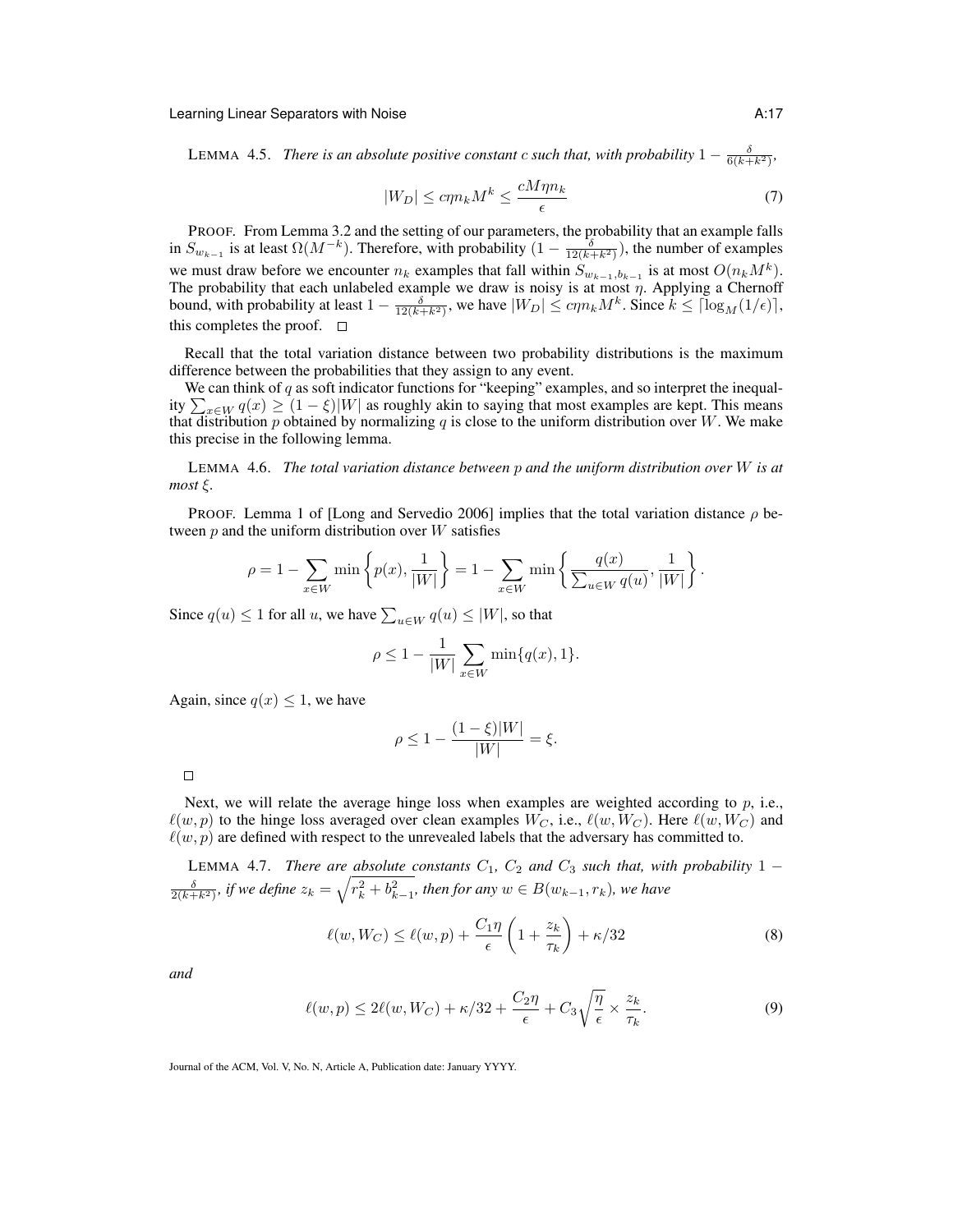PROOF. Assume without loss of generality that each element  $(x, y) \in W$  is distinct. Fix an arbitrary  $w \in B(w_{k-1}, r_k)$ . By Theorem 4.2, Lemma 4.5, Lemma 3.2, Lemma 3.4, and Lemma 4.3, we know that, with probability  $1 - \frac{\delta}{2(k+k^2)}$ , there are absolute constants  $K_1$ ,  $K_2$  and  $K_3$  such that

$$
\frac{1}{|W|} \sum_{x \in W} q(x)(w \cdot x)^2 \le K_1 z_k^2 \tag{10}
$$

$$
|W_D| \le \frac{K_2 \eta n_k}{\epsilon} \tag{11}
$$

$$
\frac{1}{|W_C|} \sum_{(x,y)\in W_C} (w \cdot x)^2 \le K_3 z_k^2. \tag{12}
$$

(We will need the value of  $K_3$  later: we may use

$$
K_3 = 2c_4 \tag{13}
$$

for the value of  $c_4$  in Lemma 3.4 corresponding to  $c_3 = b_0$ .)

Assume that (10), (11) and (12) all hold.

Since  $\sum_{x \in W} q(x) \ge (1 - \xi_k)|W| \ge |W|/2$ , we have that (10) implies

$$
\sum_{x \in W} p(x)(w \cdot x)^2 \le 2K_1 z_k^2.
$$
 (14)

First, let us bound the weighted loss on noisy examples in the training set. In particular, we will show that

$$
\sum_{(x,y)\in W_D} p(x)\ell(w,x,y) \le K_2\eta/\epsilon + \xi_k + \sqrt{2K_1K_2\eta/\epsilon + \xi_k} \left(\frac{z_k}{\tau_k}\right). \tag{15}
$$

To see this, notice that,

$$
\sum_{(x,y)\in W_D} p(x)\ell(w,x,y) = \sum_{(x,y)\in W_D} p(x) \max\left\{0, 1 - \frac{y(w \cdot x)}{\tau_k}\right\}
$$
\n
$$
\leq \Pr(W_D) + \frac{1}{\tau_k} \sum_{(x,y)\in W_D} p(x)|w \cdot x| = \Pr(W_D) + \frac{1}{\tau_k} \sum_{(x,y)\in W} p(x)1_{W_D}(x,y)|w \cdot x|
$$
\n
$$
\leq \Pr(W_D) + \frac{1}{\tau_k} \sqrt{\sum_{(x,y)\in W} p(x)1_{W_D}(x,y)} \sqrt{\sum_{(x,y)\in W} p(x)(w \cdot x)^2} \text{ (by the Cauchy-Schwarz inequality)}
$$
\n
$$
\leq \Pr(W_D) + \sqrt{2K_1 \Pr(W_D)} \left(\frac{z_k}{\tau_k}\right) \leq \frac{K_2 \eta}{\epsilon} + \xi_k + \sqrt{2K_1 K_2 \eta/\epsilon + \xi_k} \left(\frac{z_k}{\tau_k}\right)
$$

where the second to last inequality follows by (14) and the last one by Lemma 4.6 and (11). Similarly, we will show that

> $\sum$  $(x,y)$ ∈W  $p(x)\ell(w, x, y) \leq 1 + \sqrt{2K_1} \left(\frac{z_k}{\epsilon}\right)$  $\tau_k$  $\setminus$ . (16)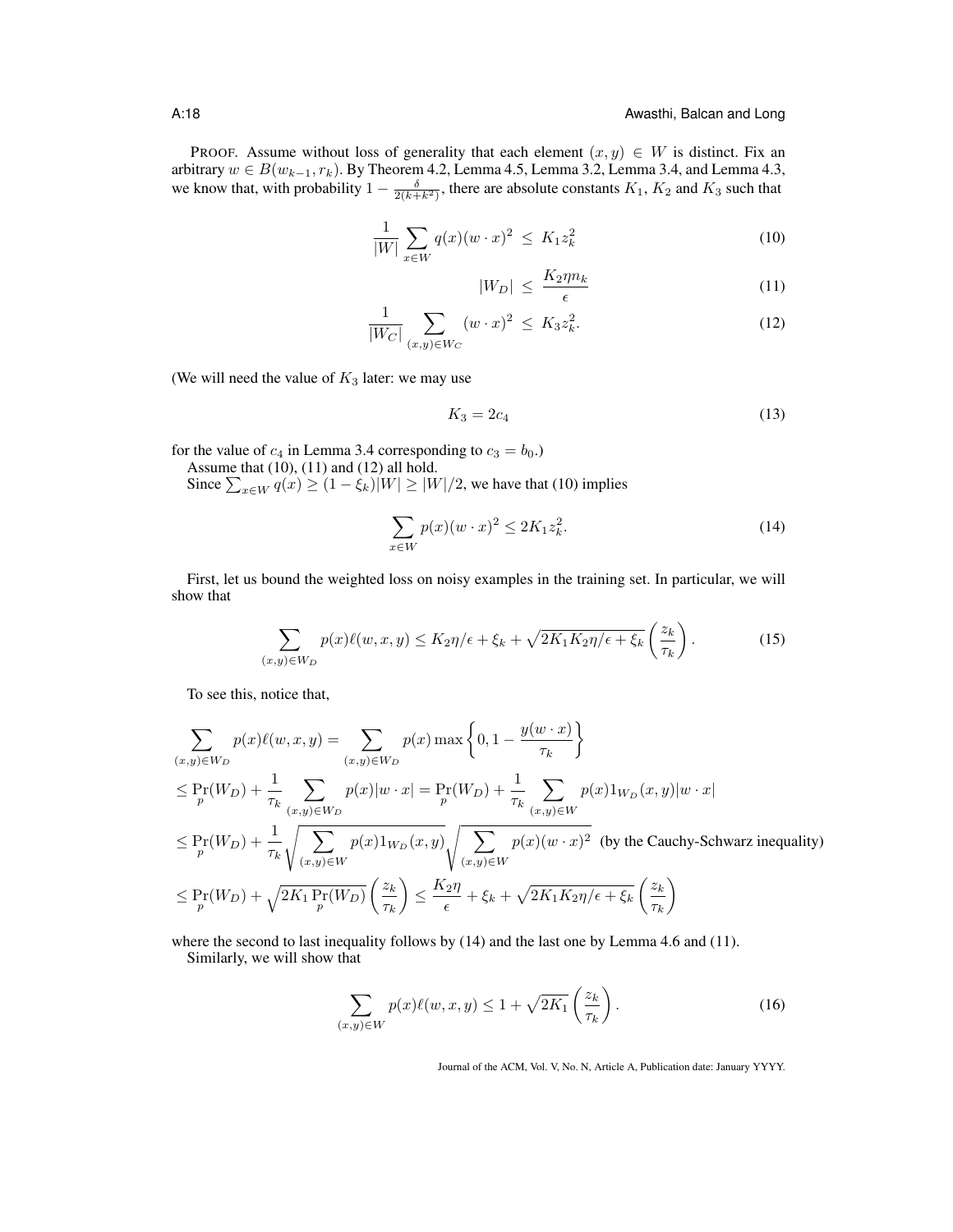To see this notice that,

$$
\sum_{(x,y)\in W} p(x)\ell(w,x,y) = \sum_{(x,y)\in W} p(x) \max\left\{0, 1 - \frac{y(w \cdot x)}{\tau_k}\right\}
$$
  
\n
$$
\leq 1 + \frac{1}{\tau_k} \sum_{(x,y)\in W} p(x)|w \cdot x| \leq 1 + \frac{1}{\tau_k} \sqrt{\sum_{(x,y)\in W} p(x)(w \cdot x)^2}
$$
  
\n
$$
\leq 1 + \sqrt{2K_1} \left(\frac{z_k}{\tau_k}\right),
$$

by (14).

Next, we have

$$
\ell(w, W_C) = \frac{1}{|W_C|} \left( \sum_{(x,y)\in W} q(x)\ell(w, x, y) + (1_{W_C}(x, y) - q(x))\ell(w, x, y) \right)
$$
  
\n
$$
\leq \frac{1}{|W_C|} \left( \sum_{(x,y)\in W} q(x)\ell(w, x, y) + \sum_{(x,y)\in W_C} (1 - q(x))\ell(w, x, y) \right)
$$
  
\n
$$
\leq \frac{1}{|W_C|} \left( \sum_{(x,y)\in W} q(x)\ell(w, x, y) + \sum_{(x,y)\in W_C} (1 - q(x)) \left( 1 + \frac{|w \cdot x|}{\tau_k} \right) \right)
$$
  
\n
$$
\leq \frac{1}{|W_C|} \left( \sum_{(x,y)\in W} q(x)\ell(w, x, y) + \xi_k |W| + \frac{1}{\tau_k} \sum_{(x,y)\in W_C} (1 - q(x)) |w \cdot x| \right)
$$
  
\n
$$
\leq \frac{1}{|W_C|} \left( \sum_{(x,y)\in W} q(x)\ell(w, x, y) + \xi_k |W| + \frac{1}{\tau_k} \sqrt{\sum_{(x,y)\in W_C} (1 - q(x))^2} \sqrt{\sum_{(x,y)\in W_C} (w \cdot x)^2} \right)
$$

by the Cauchy-Schwarz inequality. Recall that  $0 \le q(x) \le 1$ , and  $\sum_{(x,y)\in W} q(x) \ge 1 - \xi_k |W|$ . Thus,

$$
\ell(w, W_C) \le \frac{1}{|W_C|} \left( \sum_{(x,y)\in W} q(x)\ell(w, x, y) + \xi_k|W| + \frac{1}{\tau_k} \sqrt{\xi_k|W|} \sqrt{\sum_{(x,y)\in W_C} (w \cdot x)^2} \right)
$$
  

$$
\le \frac{1}{|W_C|} \left( \sum_{(x,y)\in W} q(x)\ell(w, x, y) + \xi_k|W| + \sqrt{\xi_k|W||W_C|K_3} \left(\frac{z_k}{\tau_k}\right) \right)
$$

by (12). Since  $|W_C| \ge |W|/2$ , we have

$$
\ell(w,W_C) \leq \frac{1}{|W_C|} \left( \sum_{(x,y) \in W} q(x) \ell(w,x,y) \right) + 2\xi_k + \sqrt{2\xi_k K_3} \left( \frac{z_k}{\tau_k} \right).
$$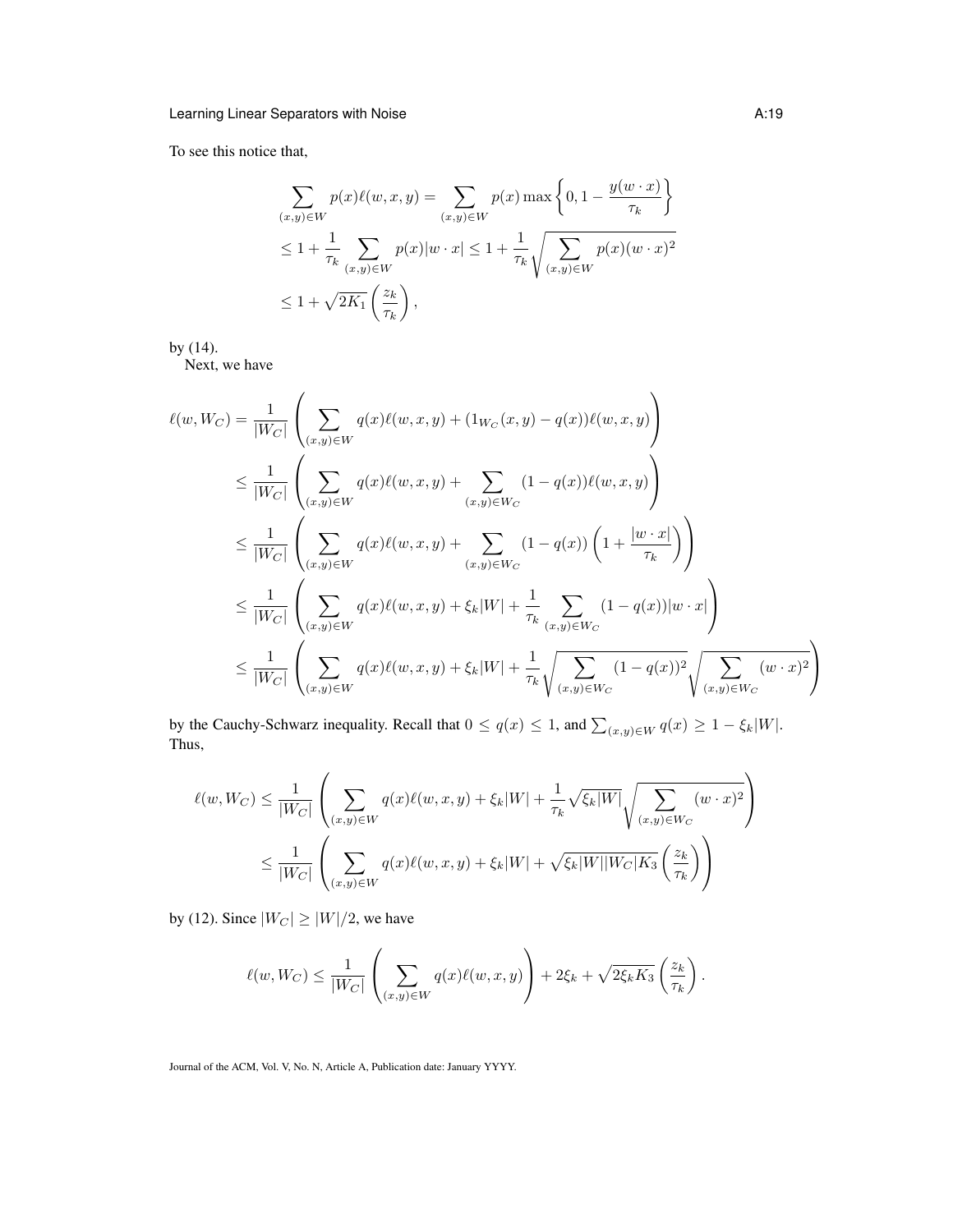We have chosen  $\xi_k$  small enough that

$$
\ell(w, W_C) \leq \frac{1}{|W_C|} \left( \sum_{(x,y)\in W} q(x)\ell(w, x, y) \right) + \kappa/32
$$
  
\n
$$
= \frac{\sum_{(x,y)\in W} q(x)}{|W_C|} \left( \sum_{(x,y)\in W} p(x)\ell(w, x, y) \right) + \kappa/32
$$
  
\n
$$
= \ell(w, p) + \left( \frac{\sum_{(x,y)\in W} q(x)}{|W_C|} - 1 \right) \left( \sum_{(x,y)\in W} p(x)\ell(w, x, y) \right) + \kappa/32
$$
  
\n
$$
\leq \ell(w, p) + \left( \frac{|W|}{|W_C|} - 1 \right) \left( \sum_{(x,y)\in W} p(x)\ell(w, x, y) \right) + \kappa/32
$$
  
\n
$$
\leq \ell(w, p) + \left( \frac{|W|}{|W_C|} - 1 \right) \left( 1 + \sqrt{2K_1} \left( \frac{z_k}{\tau_k} \right) \right) + \kappa/32,
$$

by (16). Applying (11) yields (8). Also,

$$
\ell(w, p) = \sum_{(x,y)\in W} p(x)\ell(w, x, y)
$$
\n
$$
= \sum_{(x,y)\in W_C} p(x)\ell(w, x, y) + \sum_{(x,y)\in W_D} p(x)\ell(w, x, y)
$$
\n
$$
\leq \sum_{(x,y)\in W_C} p(x)\ell(w, x, y) + K_2\eta/\epsilon + \xi_k + \sqrt{2K_1K_2\eta/\epsilon + \xi_k} \left(\frac{z_k}{\tau_k}\right) \quad \text{(by (15))}.
$$
\n
$$
= \frac{\sum_{(x,y)\in W_C} q(x)\ell(w, x, y)}{\sum_{(x,y)\in W_C} q(x)} + K_2\eta/\epsilon + \xi_k + \sqrt{2K_1K_2\eta/\epsilon + \xi_k} \left(\frac{z_k}{\tau_k}\right)
$$
\n
$$
\leq \frac{\sum_{(x,y)\in W_C} \ell(w, x, y)}{\sum_{(x,y)\in W_C} q(x)} + K_2\eta/\epsilon + \xi_k + \sqrt{2K_1K_2\eta/\epsilon + \xi_k} \left(\frac{z_k}{\tau_k}\right) \quad \text{(since } \forall x, q(x) \leq 1\text{).}
$$
\n
$$
\leq \frac{\sum_{(x,y)\in W_C} \ell(w, x, y)}{|W_C| - \xi|W|} + K_2\eta/\epsilon + \xi_k + \sqrt{2K_1K_2\eta/\epsilon + \xi_k} \left(\frac{z_k}{\tau_k}\right)
$$
\n
$$
\leq 2\ell(w, W_C) + K_2\eta/\epsilon + \xi_k + \sqrt{2K_1K_2\eta/\epsilon + \xi_k} \left(\frac{z_k}{\tau_k}\right),
$$

by (11), which in turn implies (9).  $\Box$ 

PROOF OF THEOREM 4.4. Exploiting the fact that, with high probability,  $\ell(w, x, y) =$  $O\left(\sqrt{d\log\left(\frac{d}{\epsilon\delta}\right)}\right)$  for all  $(x, y) \in S_{w_{k-1}, b_{k-1}}$  and  $w \in B(w_{k-1}, r_k)$  as in the proof of Lemma 3.9, with probability  $1 - \frac{\delta}{2(k + k^2)}$ , for all  $w \in B(w_{k-1}, r_k)$ ,

$$
|L(w) - \ell(w, W_C)| \le \kappa/32\tag{17}
$$

and

$$
|\ell(w, p) - \ell(w, T)| \le \kappa/32. \tag{18}
$$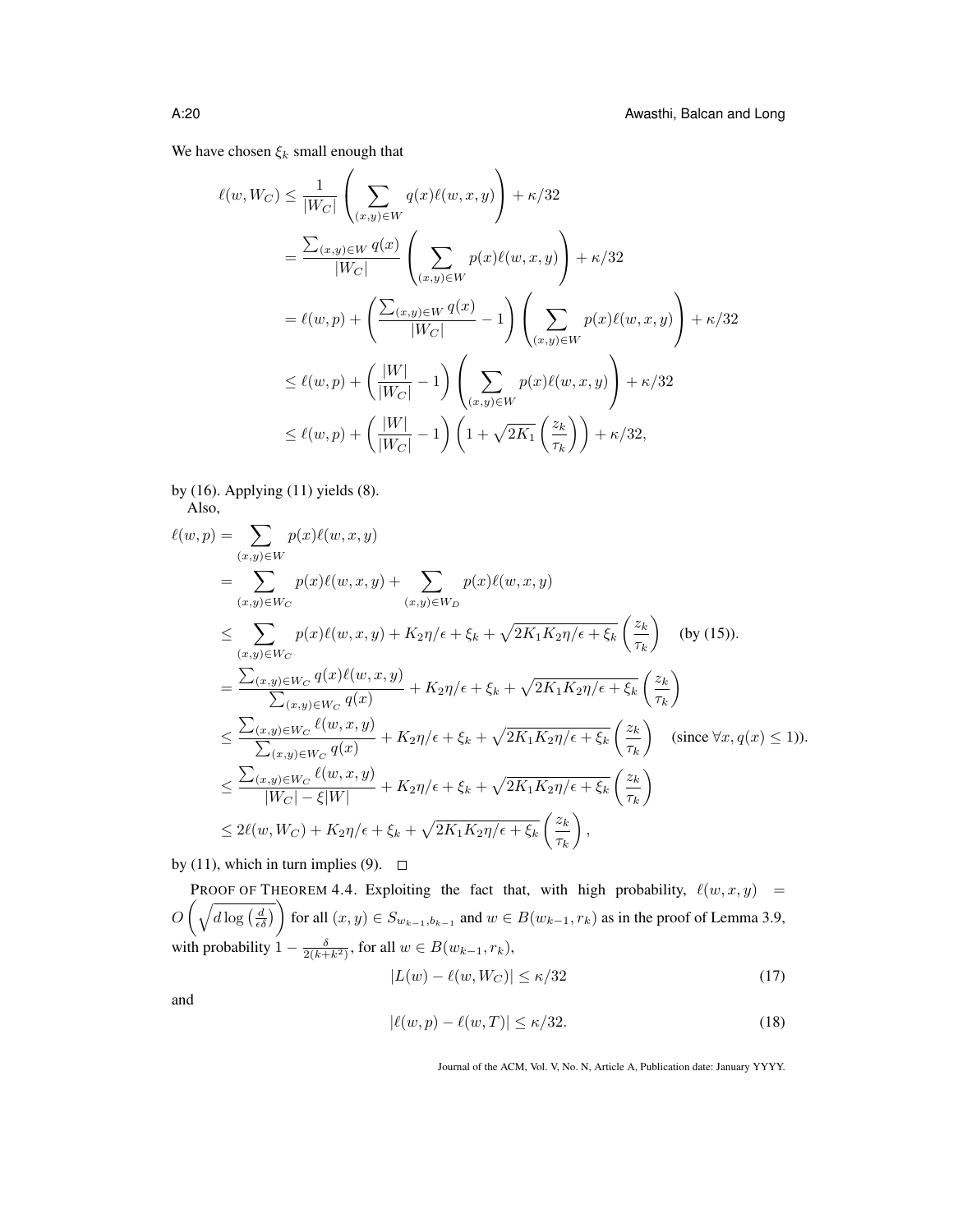Also with probability  $1 - \frac{\delta}{2(k+k^2)}$ , both (8) and (9) hold. Let us assume from here on that all of these hold.

Then we have

$$
\begin{split}\n\text{err}_{D_{w_{k-1},b_{k-1}}}(w_k) &= \text{err}_{D_{w_{k-1},b_{k-1}}}(v_k) \\
&\le L(v_k) \quad \text{(since for each error, the hinge loss is at least 1)} \\
&\le \ell(v_k, W_C) + \kappa/16 \quad \text{(by (17))} \\
&\le \ell(v_k, p) + \frac{C_1 \eta}{\epsilon} \left(1 + \frac{z_k}{\tau_k}\right) + \kappa/8 \quad \text{(by (8))} \\
&\le \ell(v_k, T) + \frac{C_1 \eta}{\epsilon} \left(1 + \frac{z_k}{\tau_k}\right) + \kappa/4 \quad \text{(by (18))} \\
&\le \ell(w^*, T) + \frac{C_1 \eta}{\epsilon} \left(1 + \frac{z_k}{\tau_k}\right) + \kappa/4 \quad \text{(since } w^* \in B(w_{k-1}, r_k)) \\
&\le \ell(w^*, p) + \frac{C_1 \eta}{\epsilon} \left(1 + \frac{z_k}{\tau_k}\right) + \kappa/3 \quad \text{(by (18))}.\n\end{split}
$$

This, together with (9) and (17), gives

$$
\begin{split} \mathrm{err}_{D_{w_{k-1},b_{k-1}}}(w_k) &\le 2\ell(w^*,W_C) + \frac{C_2\eta}{\epsilon} + C_3\sqrt{\frac{\eta}{\epsilon}} \times \frac{z_k}{\tau_k} \\ &+ \frac{C_1\eta}{\epsilon} \left(1 + \frac{z_k}{\tau_k}\right) + 2\kappa/5 \\ &\le 2L(w^*) + \frac{C_2\eta}{\epsilon} + C_3\sqrt{\frac{\eta}{\epsilon}} \times \frac{z_k}{\tau_k} + \frac{C_1\eta}{\epsilon} \left(1 + \frac{z_k}{\tau_k}\right) + \kappa/2 \\ &\le \kappa/3 + \frac{C_2\eta}{\epsilon} + C_3\sqrt{\frac{\eta}{\epsilon}} \times \frac{z_k}{\tau_k} + \frac{C_1\eta}{\epsilon} \left(1 + \frac{z_k}{\tau_k}\right) + \kappa/2, \end{split}
$$

by Lemma 3.7.

Now notice that  $z_k/\tau_k$  is  $\Theta(1)$ . Hence an  $\Omega(\epsilon)$  bound on  $\eta$  suffices to imply that  $\mathrm{err}_{D_{w_{k-1},b_{k-1}}}(w_k) \leq \kappa$  with probability  $(1-\frac{\delta}{k+k^2})$ .

The rest of the analysis is exactly the same as for the case of adversarial label noise.

# **5. DISCUSSION**

We note that the idea of localization in the concept space is traditionally used in statistical learning theory both in supervised and active learning for getting sharper rates [Boucheron et al. 2005; Bshouty et al. 2009; Koltchinskii 2010]. Furthermore, the idea of localization in the instance space has been used in margin-based analysis of active learning [Balcan et al. 2007; Balcan and Long 2013]. In this work we used localization in both senses in order to get polynomial-time algorithms with better noise tolerance. It would be interesting to further exploit this idea for other concept spaces.

Our algorithms run in polynomial time, and therefore use a polynomial number of examples. Notably, they use only polylogarithmically many class labels. Our bounds on the total number of examples used by our algorithms are, however, somewhat worse than the best bounds known for the noise-free case. In order to find and remove outliers, the precision with which we need statistics on the training data to match properties of the underlying distribution gets finer as the number of variables increases. When combined with the usual effect in VC analyses regarding growth of the richness of behavior with the number of variables (which could be partially mitigated using localized analysis in place of the VC tools that we have used here), this leads to the increased requirement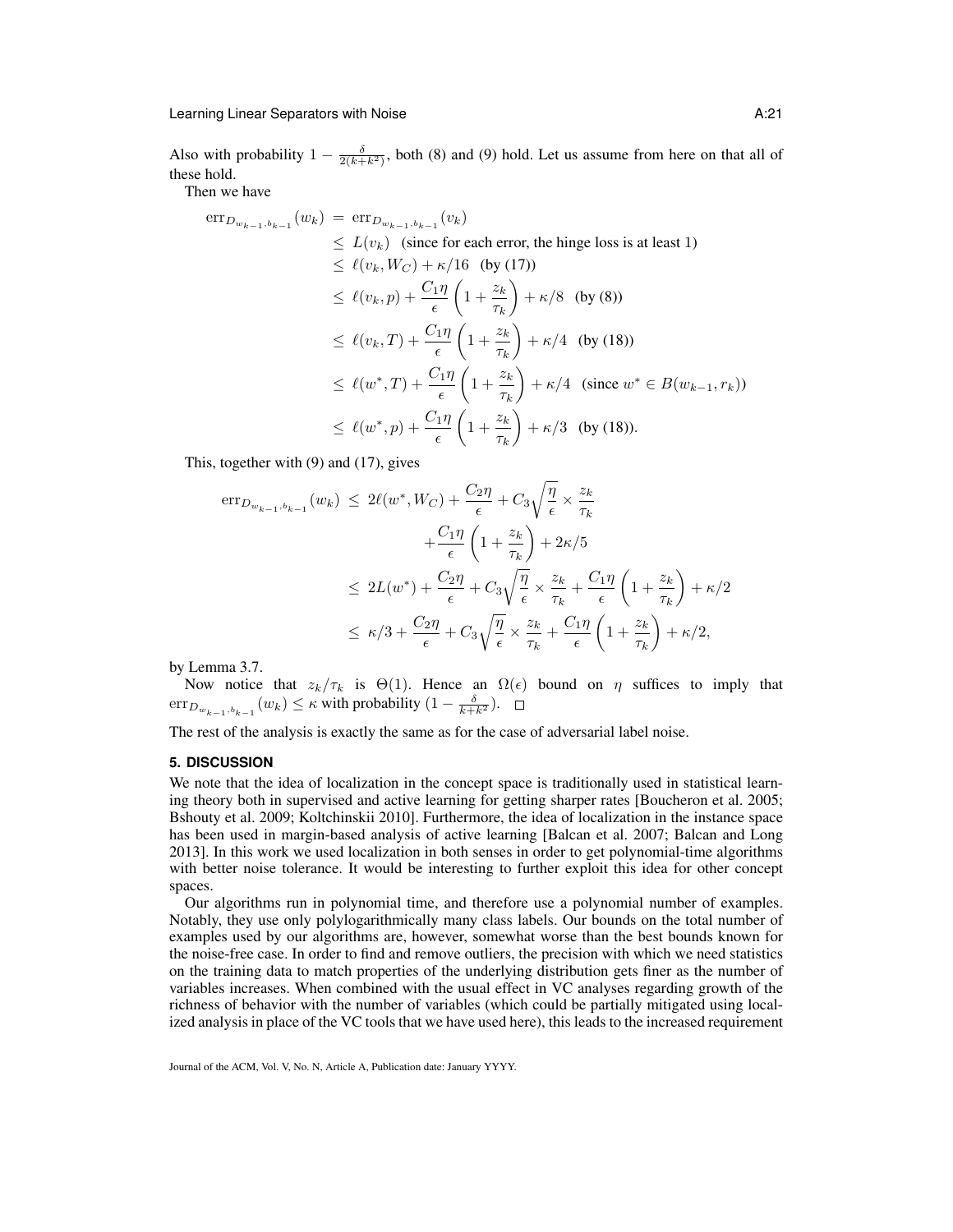on the number of examples. Substantially improving the sample complexity and finding more computationally efficient noise-tolerant algorithms is a potentially useful topic for future research.

While we have chosen to focus on isotropic log-concave distributions to present our techniques in a clean setting, it appears that, using tools from [Balcan and Long 2013; Awasthi et al. 2014], our analysis can be applied to a broader class of distributions with minor changes, including "nearly logconcave distributions", defined as in [Applegate and Kannan 1991]. One property of the distribution that is needed for our analysis is that it is fairly likely that a random example falls fairly close to the separating hyperplane of the target. While this may not be the case in some applications, such applications are typically easier, and might be handled separately. Provably noise-tolerant learning of linear classifiers for natural classes of distributions that include such cases is another important topic for future work.

### **Acknowledgments**

We thank Steve Hanneke for helpful communications. We also thank anonymous reviewers for their helpful comments. This work was supported in part by NSF grants CCF-0953192, CCF-1101283, and CCF-1422910, AFOSR grant FA9550-09-1-0538, ONR grant N00014-09-1-0751, and a Microsoft Research Faculty Fellowship.

#### **REFERENCES**

- M. Anthony and P. L. Bartlett. 1999. *Neural Network Learning: Theoretical Foundations*. Cambridge University Press.
- D. Applegate and R. Kannan. 1991. Sampling and integration of near log-concave functions. In *STOC*.
- S. Arora, L. Babai, J. Stern, and Z. Sweedyk. 1993. The hardness of approximate optima in lattices, codes, and systems of linear equations. In *Proceedings of the 1993 IEEE 34th Annual Foundations of Computer Science*.
- P. Awasthi, M. Balcan, and P. M. Long. 2014. The power of localization for efficiently learning linear separators with noise. In *STOC*. 449–458. See also Arxiv paper 1307.8371v7.
- P. Awasthi, M.-F. Balcan, N. Haghtalab, and R. Urner. 2015. Efficient Learning of Linear Separators under Bounded Noise. See also Arxiv paper 1503.03594.
- P. Awasthi, M.-F. Balcan, N. Haghtalab, and H. Zhang. 2016. Learning and 1-bit Compressed Sensing under Asymmetric Noise. In *COLT*.
- P. Awasthi, A. Blum, and O. Sheffet. 2010. Improved guarantees for agnostic learning of disjunctions. In *COLT*.
- M.-F. Balcan, A. Beygelzimer, and J. Langford. 2006. Agnostic active learning. In *ICML*.
- M.-F. Balcan, A. Broder, and T. Zhang. 2007. Margin based active learning. In *COLT*.
- M.-F. Balcan and V. Feldman. 2013. Statistical Active Learning Algorithms. In *NIPS*.
- M.-F. Balcan and S. Hanneke. 2012. Robust Interactive Learning. In *COLT*.
- M.-F. Balcan, S. Hanneke, and J. Wortman. 2008. The True Sample Complexity of Active Learning. In *COLT*.
- M.-F. Balcan and P. M. Long. 2013. Active and passive learning of linear separators under log-concave distributions. In *Conference on Learning Theory*.
- P. L. Bartlett, O. Bousquet, and S. Mendelson. 2005. Local Rademacher complexities. *Annals of Statistics* 33, 4 (2005), 1497–1537.
- A. Beygelzimer, D. Hsu, J. Langford, and T. Zhang. 2010. Agnostic Active Learning Without Constraints. In *NIPS*.
- D. Bienstock and A. Michalka. 2014. Polynomial solvability of variants of the trust-region subproblem. In *SODA*.
- A. Birnbaum and S. Shalev-Shwartz. 2012. Learning Halfspaces with the Zero-One Loss: Time-Accuracy Tradeoffs. In *NIPS*.
- A. Blum, A. Frieze, R. Kannan, and S. Vempala. 1997. A polynomial time algorithm for learning noisy linear threshold functions. *Algorithmica* 22, 1/2 (1997), 35–52.
- Avrim Blum, Merrick L. Furst, Michael J. Kearns, and Richard J. Lipton. 1994. Cryptographic Primitives Based on Hard Learning Problems. In *Proceedings of the 13th Annual International Cryptology Conference on Advances in Cryptology*.
- S. Boucheron, O. Bousquet, and G. Lugosi. 2005. Theory of Classification: a Survey of Recent Advances. *ESAIM: Probability and Statistics* 9 (2005), 9:323–375.
- N. H. Bshouty, Y. Li, and P. M. Long. 2009. Using the doubling dimension to analyze the generalization of learning algorithms. *JCSS* (2009).
- T. Bylander. 1994. Learning linear threshold functions in the presence of classification noise. In *Conference on Computational Learning Theory*.
- R. Castro and R. Nowak. 2007. Minimax Bounds for Active Learning. In *COLT*.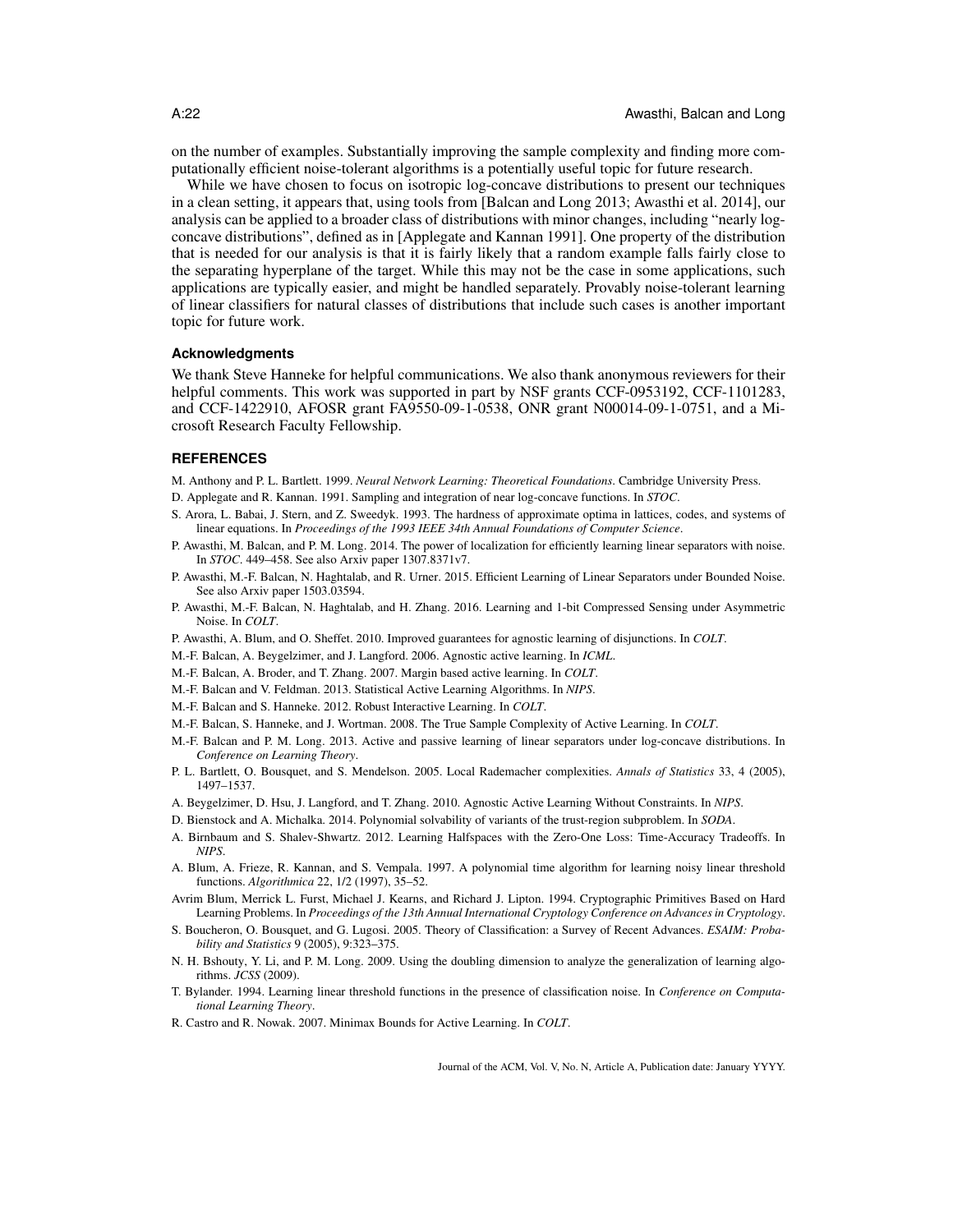- N. Cesa-Bianchi, C. Gentile, and L. Zaniboni. 2010. Learning noisy linear classifiers via adaptive and selective sampling. *Machine Learning* (2010).
- D. Cohn, L. Atlas, and R. Ladner. 1994. Improving Generalization with Active Learning. *Machine Learning* 15, 2 (1994).
- N. Cristianini and J. Shawe-Taylor. 2000. *An introduction to support vector machines and other kernel-based learning methods*. Cambridge University Press.
- A. Daniely. 2015. A PTAS for Agnostically Learning Halfspaces. In *COLT*. See also Arxiv paper arXiv:1410.7050.
- S. Dasgupta. 2005. Coarse sample complexity bounds for active learning. In *NIPS*.
- S. Dasgupta. 2011. Active Learning. *Encyclopedia of Machine Learning* (2011).
- S. Dasgupta, D.J. Hsu, and C. Monteleoni. 2007. A general agnostic active learning algorithm. In *NIPS*.
- O. Dekel, C. Gentile, and K. Sridharan. 2012. Selective Sampling and Active Learning from Single and Multiple Teachers. *JMLR* (2012).
- I. Diakonikolas, G. Kamath, D. Kane, J. Li, A. Moitra, and A. Stewart. 2016. Robust Estimators in High Dimensions without the Computational Intractability. *ArXiv e-prints* (April 2016).
- V. Feldman, P. Gopalan, S. Khot, and A. Ponnuswami. 2006. New Results for Learning Noisy Parities and Halfspaces. In *FOCS*. 563–576.
- Y. Freund, H.S. Seung, E. Shamir, and N. Tishby. 1997. Selective sampling using the query by committee algorithm. *Machine Learning* 28, 2-3 (1997), 133–168.
- Michael R. Garey and David S. Johnson. 1990. *Computers and Intractability; A Guide to the Theory of NP-Completeness*.
- A. Gonen, S. Sabato, and S. Shalev-Shwartz. 2013. Efficient Pool-Based Active Learning of Halfspaces. In *ICML*.
- Anupam Gupta, Moritz Hardt, Aaron Roth, and Jonathan Ullman. 2011. Privately releasing conjunctions and the statistical query barrier. In *Proceedings of the 43rd annual ACM symposium on Theory of computing*.
- Venkatesan Guruswami and Prasad Raghavendra. 2006. Hardness of Learning Halfspaces with Noise. In *Proceedings of the 47th Annual IEEE Symposium on Foundations of Computer Science*.
- V. Guruswami and P. Raghavendra. 2009. Hardness of Learning Halfspaces with Noise. *SIAM J. Comput.* 39, 2 (2009), 742–765.
- S. Hanneke. 2007. A Bound on the Label Complexity of Agnostic Active Learning. In *ICML*.
- S. Hanneke. 2011. Rates of Convergence in Active Learning. *The Annals of Statistics* 39, 1 (2011), 333–361.
- S. Hanneke. 2014. *Theory of Disagreement-Based Active Learning*. Foundations and Trends in Machine Learning.
- S. Hanneke, V. Kanade, and L. Yang. 2015. Learning with a Drifting Target Concept. In *ALT*.
- D. S. Johnson and F. Preparata. 1978. The densest hemisphere problem. *Theoretical Computer Science* 6, 1 (1978), 93 107.
- Adam Tauman Kalai, Adam R. Klivans, Yishay Mansour, and Rocco A. Servedio. 2005. Agnostically Learning Halfspaces. In *Proceedings of the 46th Annual IEEE Symposium on Foundations of Computer Science*.
- Michael Kearns and Ming Li. 1988. Learning in the presence of malicious errors. In *Proceedings of the twentieth annual ACM symposium on Theory of computing*.
- Michael Kearns, Robert Schapire, and Linda Sellie. 1994. Toward Efficient Agnostic Learning. *Mach. Learn.* 17, 2-3 (Nov. 1994).
- M. Kearns and U. Vazirani. 1994. *An introduction to computational learning theory*. MIT Press, Cambridge, MA.
- A. R. Klivans, P. M. Long, and Rocco A. Servedio. 2009a. Learning Halfspaces with Malicious Noise. *Journal of Machine Learning Research* 10 (2009).
- A. R. Klivans, P. M. Long, and A. Tang. 2009b. Baum's Algorithm Learns Intersections of Halfspaces with respect to Log-Concave Distributions. In *RANDOM*.
- V. Koltchinskii. 2010. Rademacher Complexities and Bounding the Excess Risk in Active Learning. *Journal of Machine Learning Research* 11 (2010), 2457–2485.
- P. M. Long and R. A. Servedio. 2006. Attribute-efficient learning of decision lists and linear threshold functions under unconcentrated distributions. *NIPS* (2006).
- P. M. Long and R. A. Servedio. 2011. Learning large-margin halfspaces with more malicious noise. In *NIPS*.
- L. Lovász and S. Vempala. 2007. The geometry of logconcave functions and sampling algorithms. *Random Structures and Algorithms* 30, 3 (2007), 307–358.
- Claire Monteleoni. 2006. Efficient algorithms for general active learning. In *Proceedings of the 19th annual conference on Learning Theory*.

D. Pollard. 2011. *Convergence of Stochastic Processes*.

- M. Raginsky and A. Rakhlin. 2011. Lower Bounds for Passive and Active Learning. In *NIPS*.
- Oded Regev. 2005. On lattices, learning with errors, random linear codes, and cryptography. In *Proceedings of the thirtyseventh annual ACM symposium on Theory of computing*.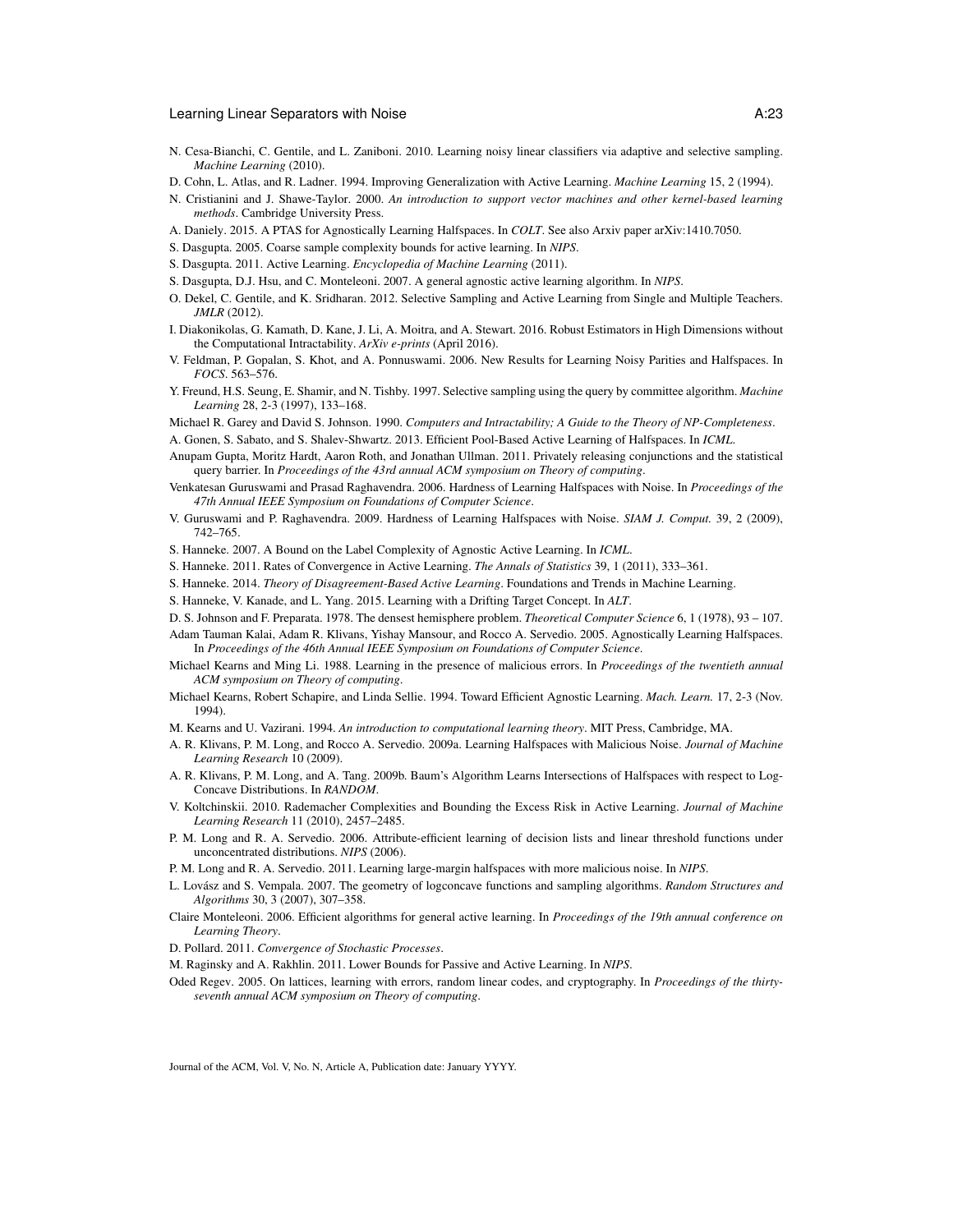- Rocco A. Servedio. 2001. Smooth Boosting and Learning with Malicious Noise. In *14th Annual Conference on Computational Learning Theory and 5th European Conference on Computational Learning Theory*.
- J. Sturm and S. Zhang. 2003. On cones of nonnegative quadratic functions. *Mathematics of Operations Research* 28 (2003), 246–267.
- L. G. Valiant. 1985. Learning disjunction of conjunctions. In *Proceedings of the 9th International Joint Conference on Artificial intelligence*.
- V. Vapnik. 1998. *Statistical Learning Theory*. Wiley-Interscience.
- S. Vempala. 2010. A random-sampling-based algorithm for learning intersections of halfspaces. *JACM* 57, 6 (2010).
- L. Wang. 2011. Smoothness, Disagreement Coefficient, and the Label Complexity of Agnostic Active Learning. *JMLR* (2011).
- C. Zhang and K. Chaudhuri. 2014. Beyond Disagreement-Based Agnostic Active Learning. In *NIPS*.
- T. Zhang. 2006. Information Theoretical Upper and Lower Bounds for Statistical Estimation. *IEEE Transactions on Information Theory* 52, 4 (2006), 1307–1321.

#### **A. ADDITIONAL RELATED WORK**

*Passive Learning.* Blum et al. [Blum et al. 1997] considered noise-tolerant learning of halfspaces under a more idealized noise model, known as the random noise model, in which the label of each example is flipped with a certain probability, independently of the feature vector. Some other, less closely related, work on efficient noise-tolerant learning of halfspaces includes [Bylander 1994; Blum et al. 1997; Feldman et al. 2006; Guruswami and Raghavendra 2009; Servedio 2001; Awasthi et al. 2010; Long and Servedio 2011; Birnbaum and Shalev-Shwartz 2012].

*Active Learning.* As we have mentioned, most prior theoretical work on active learning focuses on either sample complexity bounds (without regard for efficiency) or on providing polynomial time algorithms in the noiseless case or under simple noise models (random classification noise [Balcan and Feldman 2013] or linear noise [Cesa-Bianchi et al. 2010; Dekel et al. 2012]).

In [Cesa-Bianchi et al. 2010; Dekel et al. 2012] online learning algorithms in the selective sampling framework are presented, where labels must be actively queried before they are revealed. Under the assumption that the label conditional distribution is a linear function determined by a fixed target vector, they provide bounds on the regret of the algorithm and on the number of labels it queries when faced with an adaptive adversarial strategy of generating the instances. As pointed out in [Dekel et al. 2012], these results can also be converted to a distributional PAC setting where instances  $x_t$  are drawn i.i.d. In this setting they obtain exponential improvement in label complexity over passive learning. These interesting results and techniques are not directly comparable to ours. One important difference is that (as pointed out in [Gonen et al. 2013]) the exponential improvement they give is not possible in the noiseless version of their setting. In other words, the addition of linear noise defined by the target makes the problem easier for active sampling. By contrast RCN can only make the classification task harder than in the realizable case.

Recently, [Balcan and Feldman 2013] showed the first polynomial time algorithms for actively learning thresholds, balanced rectangles, and homogenous linear separators under log-concave distributions in the presence of random classification noise. Active learning with respect to isotropic log-concave distributions in the absence of noise was studied in [Balcan and Long 2013].

An algorithm for active learning with a general hypothesis space was proposed and analyzed by Zhang and Chaudhuri [2014]. Efficient algorithms for tracking a drifting linear classifier when the distribution is uniform were described by Hanneke, Kanade and Yang [2015].

### **B. ACUTE INITIALIZATION**

We will prove that we may assume without loss of generality that the algorithm receives as input a  $w_0$  whose angle with the target  $w^*$  is acute.

Suppose we have an algorithm  $B$  as a subroutine that satisfies the guarantee of Theorem 3.1, given access to such a  $w_0$ . Then we can arrive at an algorithm A which works without it as follows. With probability 1, for a random u, either u or  $-u$  has an acute angle with  $w^*$ . We may then run B with both choices, and with  $\epsilon$  set to  $\frac{\pi c_2}{4}$ , where  $c_2$  is the constant in Part (e) of Lemma 3.2. Then we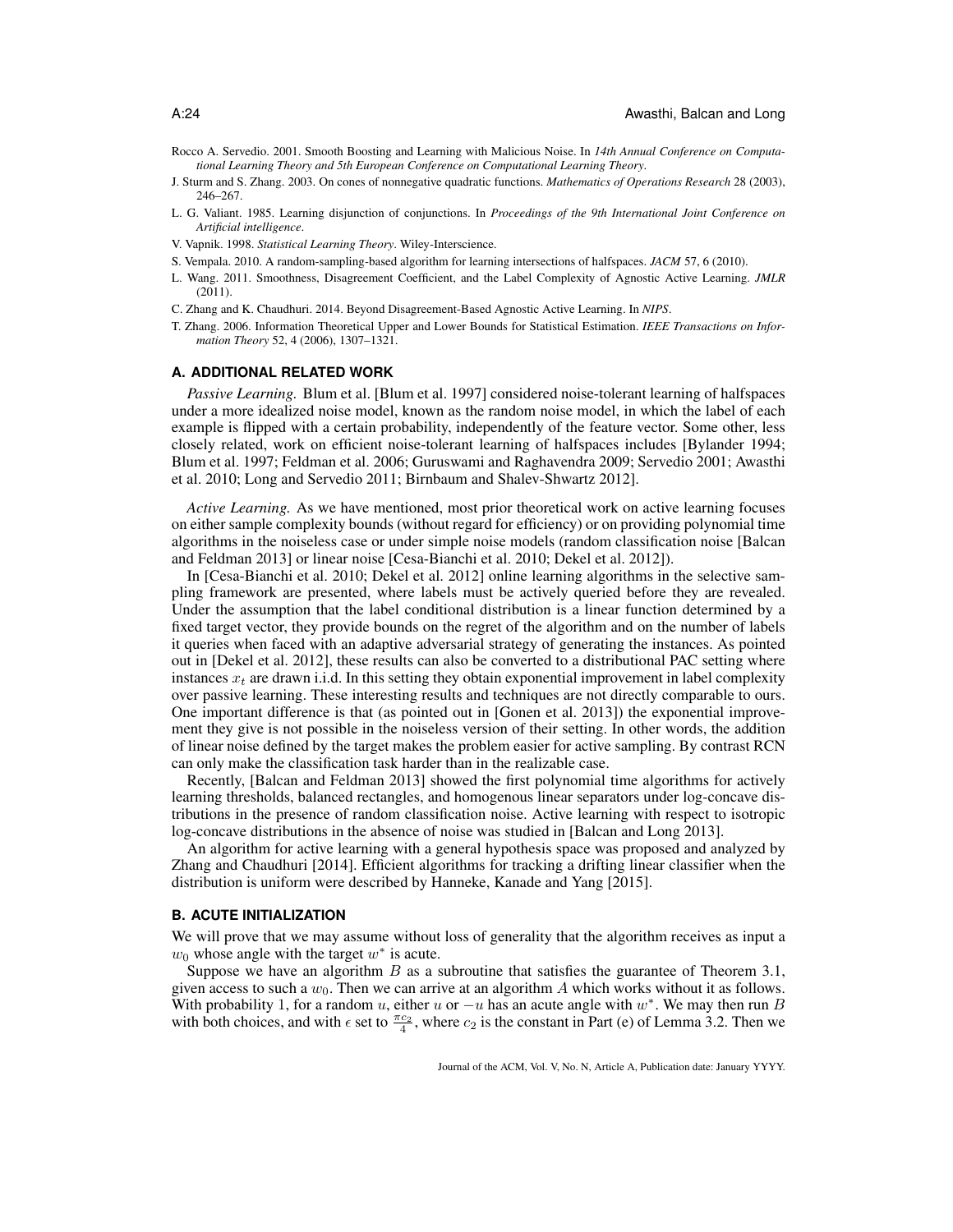can use hypothesis testing on  $O(\log(1/\delta))$  examples, and, with high probability, find a hypothesis w' with error less than  $\frac{\pi c_2}{4}$ . Part (e) of Lemma 3.2 then implies that A may then set  $w_0 = w'$ , and call  $B$  again.

### **C. RELATING ADVERSARIAL LABEL NOISE AND THE AGNOSTIC SETTING**

In this section we study the agnostic setting of [Kearns et al. 1994; Kalai et al. 2005] and describe how our results imply constant factor approximations in that model. In the agnostic model, data  $(x, y)$  is generated from a distribution  $\overline{D}$  over  $\mathbb{R}^d \times \{1, -1\}$ . For a given concept class C, let OPT be the error of the best classifier in C. In other words, OPT =  $\text{argmin}_{f \in \mathcal{C}} \text{err}_D(f)$  = argmin<sub>f∈C</sub> Pr<sub>(x,y)</sub>∼D[f(x)  $\neq$  y]. The goal of the learning algorithm is to output a hypothesis h which is nearly as good as f, i.e., given  $\epsilon > 0$ , we want  $err_D(h) \leq c \cdot OPT + \epsilon$ , where c is the approximation factor. Any result in the adversarial model that we study, translates into a result for the agnostic setting via the following lemma.

LEMMA C.1. *For a given concept class* C *and distribution* D*, if there exists an algorithm in the* adversarial *noise model which runs in time poly* $(d, 1/\epsilon)$  *and tolerates a noise rate of*  $\eta = \Omega(\epsilon)$ *, then there exists an algorithm for*  $(C, D)$  *in the agnostic setting which runs in time poly* $(d, 1/\epsilon)$  *and achieves error*  $O(OPT + \epsilon)$ *.* 

PROOF. Let  $f^*$  be the optimal halfspace with error  $OPT$ . In the adversarial setting, w.r.t.  $f^*$ , the noise rate  $\eta$  will be exactly  $OPT$ . Set  $\epsilon' = c(OPT + \epsilon)$  as input to the algorithm for the adversarial model. By the guarantee of the algorithm we will get a hypothesis h such that  $Pr_{(x,y)\sim D}[h(x) \neq$  $f^*(x) \le \epsilon' = c(OPT + \epsilon)$ . Hence by triangle inequality, we have  $err_D(h) \le err_D(f^*) +$  $c(OPT + \epsilon) = O(OPT + \epsilon).$ 

For the case when C is the class of origin centered halfspaces in  $R<sup>d</sup>$  and the marginal of D is the uniform distribution over  $S_{d-1}$ , the above lemma along with Theorem 1.1 implies that we can output a halfspace of accuracy  $O(OPT + \epsilon)$  in time poly $(d, 1/\epsilon)$ . The work of [Kalai et al. 2005] achieves a guarantee of  $O(OPT + \epsilon)$  in time exponential in  $1/\epsilon$  by doing  $L_2$  regression to learn a low degree polynomial, and that  $L_1$  regression can achieve a stronger guarantee of  $OPT + \epsilon$ . As noted above, their approach also does not require that the halfspace to be learned goes through the origin.

# **D. PROOF OF VC LEMMAS**

In this section, we apply some standard VC tools to establish some lemmas about estimates of expectations.

*Definition* D.1*.* Say that a set F of real-valued functions with a common domain X *shatters*  $x_1, ..., x_d \in X$  if there are thresholds  $t_1, ..., t_d$  such that

$$
\{(\text{sign}(f(x_1) - t_1), ..., \text{sign}(f(x_d) - t_d)) : f \in F\} = \{-1, 1\}^d.
$$

The *pseudo-dimension* of F is the size of the largest set shattered by F.

We will use the following bound.

LEMMA D.2 (SEE [ANTHONY AND BARTLETT 1999]). *Let* F *be a set of functions from a common domain* X *to* [a, b] *and let* d *be the pseudo-dimension of* F*, and let* D *be a probability distribution over X. Then, for*  $m = O\left(\frac{(b-a)^2}{\alpha^2}(d+\log(1/\delta))\right)$ , *if*  $x_1, ..., x_m$  are drawn independently *at random according to D, with probability*  $1 - \delta$ *, for all*  $f \in F$ *,* 

$$
\left|\mathbf{E}_{x \sim D}(f(x)) - \frac{1}{m} \sum_{t=1}^{m} f(x_t)\right| \leq \alpha.
$$